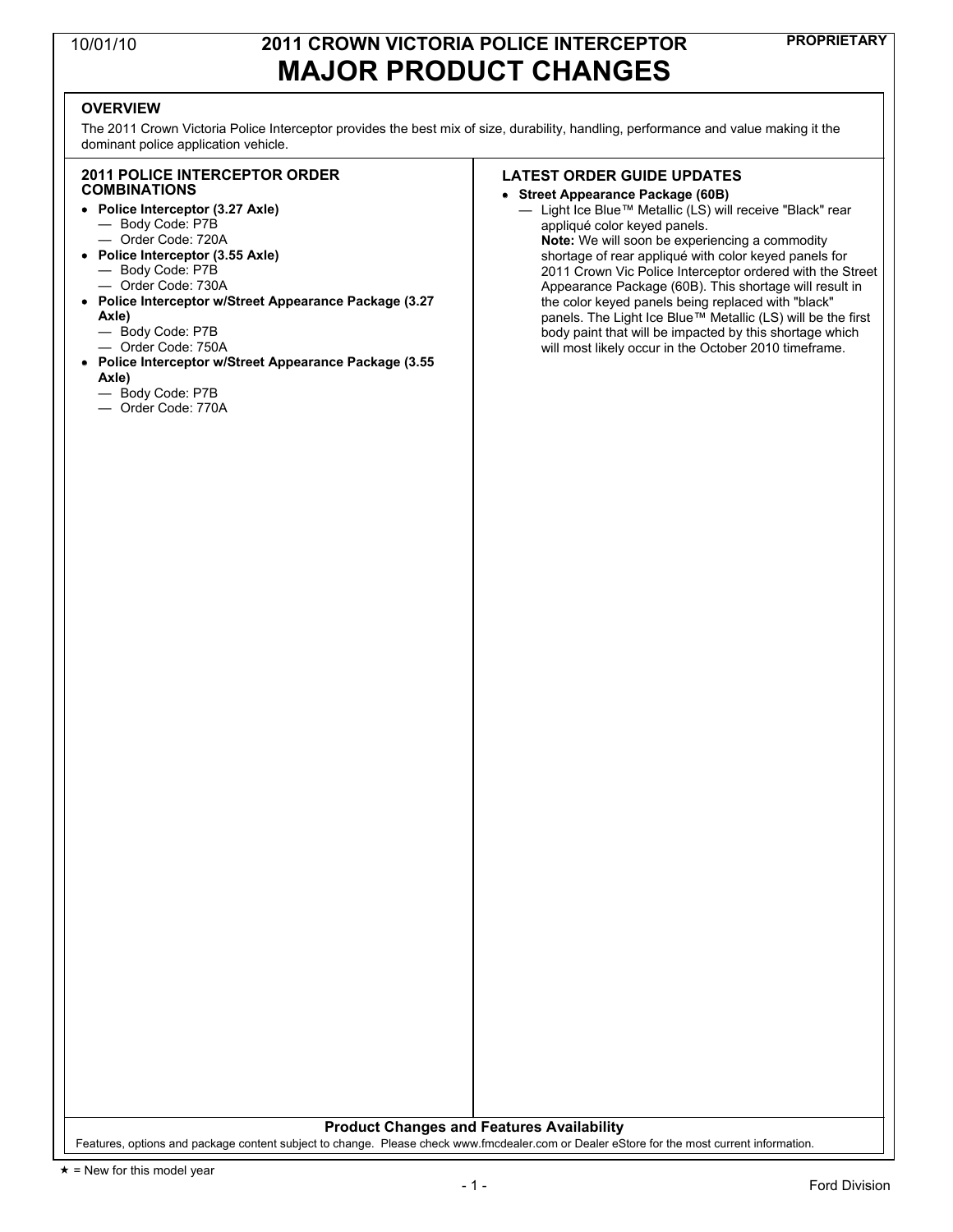## **PROPRIETARY** 04/21/10 **2011 CROWN VICTORIA POLICE INTERCEPTOR MAJOR PRODUCT SUMMARY**

The 2011 Crown Victoria Police Interceptor provides the best mix of size, durability, handling, performance and value making it the dominant police application vehicle.

#### The following equipment is standard as indicated. Each series includes the standard equipment of the previous series, except where **additions/exceptions are noted:**

| Police Interceptor 3.27 Axle <sup>1</sup>                                                    | Police Interceptor 3.55 Axle <sup>2</sup>                                                        | <b>Police Interceptor Street</b>                                       | <b>Police Interceptor Street</b>                                       |  |  |  |
|----------------------------------------------------------------------------------------------|--------------------------------------------------------------------------------------------------|------------------------------------------------------------------------|------------------------------------------------------------------------|--|--|--|
|                                                                                              | All Base content, plus:                                                                          | Appearance 3.27 Axle <sup>1</sup><br>All previous model content, plus: | Appearance 3.55 Axle <sup>2</sup><br>All previous model content, plus: |  |  |  |
| Powertrain/Functional                                                                        | Powertrain/Functional                                                                            | Powertrain/Functional                                                  | Powertrain/Functional                                                  |  |  |  |
| • Axle ratio $-3.27$                                                                         | $\bullet$ Axle ratio - 3.55                                                                      | $\bullet$ Axle ratio - 3.27                                            | • Axle ratio $-3.55$                                                   |  |  |  |
| • Brakes - power Anti-lock                                                                   |                                                                                                  | Exterior                                                               |                                                                        |  |  |  |
| Braking System (ABS)                                                                         |                                                                                                  | • Moldings - color keyed                                               |                                                                        |  |  |  |
| • Engine - 4.6L FFV OHC EFI V8                                                               |                                                                                                  | bodyside, front                                                        |                                                                        |  |  |  |
| • Engine-Idle Meter                                                                          |                                                                                                  | • Wheel covers - 17" deluxe                                            |                                                                        |  |  |  |
| Exterior                                                                                     |                                                                                                  | Packages                                                               |                                                                        |  |  |  |
| $\bullet$ Hub caps                                                                           |                                                                                                  | • Street Appearance Package                                            |                                                                        |  |  |  |
| • Mirrors - power                                                                            |                                                                                                  | (60B)                                                                  |                                                                        |  |  |  |
| • Moldings - color keyed                                                                     |                                                                                                  |                                                                        |                                                                        |  |  |  |
| bodyside, rear                                                                               |                                                                                                  |                                                                        |                                                                        |  |  |  |
| • Spare tire/wheel - conventional                                                            |                                                                                                  |                                                                        |                                                                        |  |  |  |
| spare                                                                                        |                                                                                                  |                                                                        |                                                                        |  |  |  |
| $\bullet$ Tires - P235/55Rx17 BSW                                                            |                                                                                                  |                                                                        |                                                                        |  |  |  |
| • Wheels $-17"$ steel                                                                        |                                                                                                  |                                                                        |                                                                        |  |  |  |
| Interior<br>• Air conditioning - manual                                                      |                                                                                                  |                                                                        |                                                                        |  |  |  |
| • Audio - AM/FM stereo                                                                       |                                                                                                  |                                                                        |                                                                        |  |  |  |
| • Defroster - rear-window                                                                    |                                                                                                  |                                                                        |                                                                        |  |  |  |
| • Floor covering - heavy-duty                                                                |                                                                                                  |                                                                        |                                                                        |  |  |  |
| rubber                                                                                       |                                                                                                  |                                                                        |                                                                        |  |  |  |
| • Headliner - removable                                                                      |                                                                                                  |                                                                        |                                                                        |  |  |  |
| • Lamps                                                                                      |                                                                                                  |                                                                        |                                                                        |  |  |  |
| - Dome map lamp (5" center-                                                                  |                                                                                                  |                                                                        |                                                                        |  |  |  |
| mount)                                                                                       |                                                                                                  |                                                                        |                                                                        |  |  |  |
| - Dual beam map lamp                                                                         |                                                                                                  |                                                                        |                                                                        |  |  |  |
| • Light bar connector                                                                        |                                                                                                  |                                                                        |                                                                        |  |  |  |
| • Power-Adjustable Pedals                                                                    |                                                                                                  |                                                                        |                                                                        |  |  |  |
| • Power Distribution Connector                                                               |                                                                                                  |                                                                        |                                                                        |  |  |  |
| • Seats                                                                                      |                                                                                                  |                                                                        |                                                                        |  |  |  |
| - Anti-Stab Plate (driver &                                                                  |                                                                                                  |                                                                        |                                                                        |  |  |  |
| passenger front-seats)                                                                       |                                                                                                  |                                                                        |                                                                        |  |  |  |
| - Cloth buckets front/vinyl                                                                  |                                                                                                  |                                                                        |                                                                        |  |  |  |
| bench in rear                                                                                |                                                                                                  |                                                                        |                                                                        |  |  |  |
| Manual driver/passenger                                                                      |                                                                                                  |                                                                        |                                                                        |  |  |  |
| adjust                                                                                       |                                                                                                  |                                                                        |                                                                        |  |  |  |
| • Windows - power driver                                                                     |                                                                                                  |                                                                        |                                                                        |  |  |  |
| express-down feature                                                                         |                                                                                                  |                                                                        |                                                                        |  |  |  |
| Safety/Security                                                                              |                                                                                                  |                                                                        |                                                                        |  |  |  |
| • Airbags<br>$-2^{nd}$ generation driver &                                                   |                                                                                                  |                                                                        |                                                                        |  |  |  |
| passenger                                                                                    |                                                                                                  |                                                                        |                                                                        |  |  |  |
| - Side (driver & passenger)                                                                  |                                                                                                  |                                                                        |                                                                        |  |  |  |
| • Battery saver feature                                                                      |                                                                                                  |                                                                        |                                                                        |  |  |  |
| • Coolant Recovery System                                                                    |                                                                                                  |                                                                        |                                                                        |  |  |  |
| • Fail-safe cooling                                                                          |                                                                                                  |                                                                        |                                                                        |  |  |  |
| • Safety belts - 3-point active                                                              |                                                                                                  |                                                                        |                                                                        |  |  |  |
| • Tire Pressure Monitoring System                                                            |                                                                                                  |                                                                        |                                                                        |  |  |  |
| (TPMS)                                                                                       |                                                                                                  |                                                                        |                                                                        |  |  |  |
| Please see Standard Equipment pages for more details.                                        |                                                                                                  |                                                                        |                                                                        |  |  |  |
|                                                                                              |                                                                                                  |                                                                        |                                                                        |  |  |  |
|                                                                                              |                                                                                                  |                                                                        |                                                                        |  |  |  |
|                                                                                              |                                                                                                  |                                                                        |                                                                        |  |  |  |
|                                                                                              |                                                                                                  |                                                                        |                                                                        |  |  |  |
| 2011MY Crown Vic Police Interceptors equipped with a 3.27 axle are speed limited to 129 MPH. |                                                                                                  |                                                                        |                                                                        |  |  |  |
|                                                                                              | $2$ 2011MY Crown Vic Police Interceptors equipped with a 3.55 axle are speed limited to 119 MPH. |                                                                        |                                                                        |  |  |  |
|                                                                                              |                                                                                                  |                                                                        |                                                                        |  |  |  |
|                                                                                              | <b>Product Features Availability</b>                                                             |                                                                        |                                                                        |  |  |  |

 $\star$  = New for this model year.

Features, options and package content subject to change.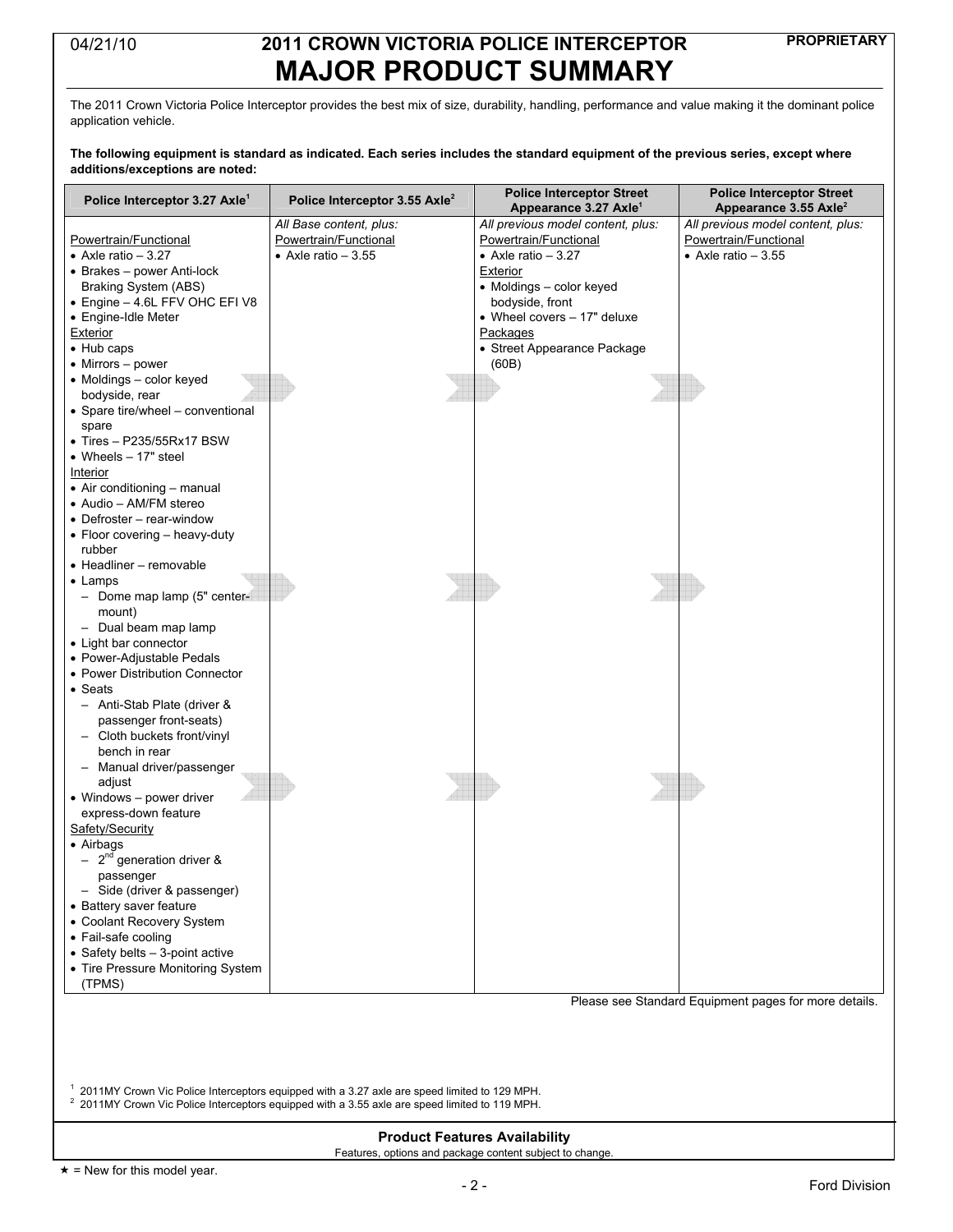**Wheel covers**

## **PROPRIETARY** 04/21/10 **2011 CROWN VICTORIA POLICE INTERCEPTOR STANDARD EQUIPMENT**

| The following items are standard on every 2011MY POLICE INTERCEPTOR vehicle:              |                                                                       |  |  |  |
|-------------------------------------------------------------------------------------------|-----------------------------------------------------------------------|--|--|--|
| <b>POWERTRAIN/FUNCTIONAL</b>                                                              | <b>INTERIOR</b>                                                       |  |  |  |
| • Air induction system - unique police air induction system                               | • Air conditioning - manual                                           |  |  |  |
| Ball joints - low friction, non-greasable upper ball joints<br>٠                          | Audio<br>$\bullet$                                                    |  |  |  |
| Battery - maintenance-free 78-AH, 750 CCA                                                 | - AM/FM stereo                                                        |  |  |  |
| Body-on-frame construction                                                                | - Radio speakers - door-mounted, located above armrests               |  |  |  |
|                                                                                           |                                                                       |  |  |  |
| Brakes<br>$\bullet$                                                                       | - Rear windshield radio antenna                                       |  |  |  |
| - Brake shift interlock isolation from tail lights                                        | Door-locks - power                                                    |  |  |  |
| - Manual parking brake release                                                            | Floor covering - heavy-duty rubber                                    |  |  |  |
| - Power Anti-lock Braking System (ABS)                                                    | Footrest - driver footrest                                            |  |  |  |
| - Single stroke parking brake                                                             | Glove box - illuminated lockable                                      |  |  |  |
| Drive shaft - aluminum                                                                    | Instrument panel                                                      |  |  |  |
| Drivetrain - Rear-Wheel Drive (RWD)                                                       | - 140-mph certified calibration speedometer                           |  |  |  |
| Engine                                                                                    | - Analog gauges instrument cluster                                    |  |  |  |
| $-4.6$ L FFV OHC SEFI V8 (250 HP)                                                         | - Easy-access labeled fuse panel                                      |  |  |  |
| - Engine-Idle Meter                                                                       | Lights                                                                |  |  |  |
| - Engine oil cooler                                                                       | - Dome & luggage compartment lamps                                    |  |  |  |
|                                                                                           |                                                                       |  |  |  |
| Exhaust system - stainless steel, dual                                                    | - Dual beam map lamp                                                  |  |  |  |
| Fail-safe cooling                                                                         | - Light bar connector, 40-Amps battery circuit at front right         |  |  |  |
| Fuel tank - 19 gallon                                                                     | corner of trunk                                                       |  |  |  |
| Generator - high output, 200 Amps max output, 132-Amps at                                 | Mirror - day/night inside Rearview                                    |  |  |  |
| idle (80 deg F)                                                                           | Powerpoint – rear power access point (power junction box              |  |  |  |
| Heat ducts - rear floor-mounted                                                           | providing power to trunk-mounted equipment)                           |  |  |  |
| Hood assist - gas cylinder                                                                | <b>Seats</b><br>$\bullet$                                             |  |  |  |
| Horn - dual-note                                                                          | - 2-way head restraints                                               |  |  |  |
| Ignition system - electronic distributorless; coil-on-plug                                | — Anti Stab Plates                                                    |  |  |  |
| ignition system                                                                           | - Cloth buckets in front (manual adjust), vinyl bench in rear         |  |  |  |
| Jack - scissors                                                                           | Steering wheel - tilt                                                 |  |  |  |
|                                                                                           | Sun visors - cloth covered                                            |  |  |  |
| Multi-speed electrodrive fan                                                              |                                                                       |  |  |  |
| Steering                                                                                  | Trim                                                                  |  |  |  |
| - Power rack & pinion                                                                     | - Color keyed front & rear scuff plates                               |  |  |  |
| - Power steering oil cooler                                                               | - Dual ashtray mounted cupholders                                     |  |  |  |
| - Variable-assist power steering                                                          | - Integral front-door map pockets                                     |  |  |  |
| Suspension                                                                                | - Luxury full carpet luggage compartment trim                         |  |  |  |
| - Front & rear stabilizer bars<br>- Removable headliner w/high-intensity dome lamp        |                                                                       |  |  |  |
| - Heavy-duty frame                                                                        | Trunk - deep-well                                                     |  |  |  |
| - Heavy-duty nitrogen-pressurized monotube shock                                          | Windows                                                               |  |  |  |
| absorbers                                                                                 | - Defroster grill w/integral vertical ribs                            |  |  |  |
| - Heavy-duty suspension                                                                   | - Power, express-down feature on driver side                          |  |  |  |
| - Short long arm front suspension                                                         | - Rear-window defroster                                               |  |  |  |
|                                                                                           | <b>SAFETY/SECURITY</b>                                                |  |  |  |
| - Watt's linkage rear suspension                                                          |                                                                       |  |  |  |
| Transmission                                                                              | • Airbags                                                             |  |  |  |
| - 4-Speed automatic transmission                                                          | - Side (driver & passenger)                                           |  |  |  |
| - Oil to air transmission oil cooler                                                      | - Driver & front-passenger                                            |  |  |  |
| • Voltage regulator – electronic, integral to generator                                   | - Dual 2 <sup>nd</sup> generation front supplemental restraint system |  |  |  |
| <b>EXTERIOR</b>                                                                           | Battery saver (turns off lights after 30 minutes)                     |  |  |  |
| Bumpers - body-color, concealed w/1-piece full wrap cover                                 | <b>Belt Minder System</b>                                             |  |  |  |
| Decklid - low liftover design                                                             | Child-safety latches on rear-doors                                    |  |  |  |
| Glass - solar-tinted                                                                      | Emergency interior trunk release                                      |  |  |  |
| Grille - black, center Ford oval design                                                   | Personal Safety System™ w/dual-stage airbags, 2 <sup>nd</sup>         |  |  |  |
| Mirrors - black fold-away dual remote-control power                                       | generation - driver & right front-passenger including safety          |  |  |  |
|                                                                                           |                                                                       |  |  |  |
| Tires<br>٠                                                                                | belt pretensioners, seat position & weight sensors                    |  |  |  |
| - 17" spare tire/wheel - conventional size                                                | Side door intrusion beams                                             |  |  |  |
| — P235/55Rx17 A/S BSW                                                                     | Tire Pressure Monitoring System (TPMS)                                |  |  |  |
| • Wheels – heavy-duty steel rims $(17"x7.5")$                                             |                                                                       |  |  |  |
| The following features are standard on select all-new 2011MY POLICE INTERCEPTOR vehicles: |                                                                       |  |  |  |
| POWERTRAIN/FUNCTIONAL                                                                     | 720A<br>730A<br>750A                                                  |  |  |  |
|                                                                                           | 770A                                                                  |  |  |  |
| Axle ratio                                                                                | 3.55<br>3.27<br>3.27<br>3.55                                          |  |  |  |
| <b>KEY EXTERIOR FEATURES</b>                                                              |                                                                       |  |  |  |
| <b>Cladding</b>                                                                           |                                                                       |  |  |  |

Color keyed bodyside rear moldings ● ●

Hub caps ● ●

Color keyed bodyside moldings (installed) ● ●

Deluxe ● ●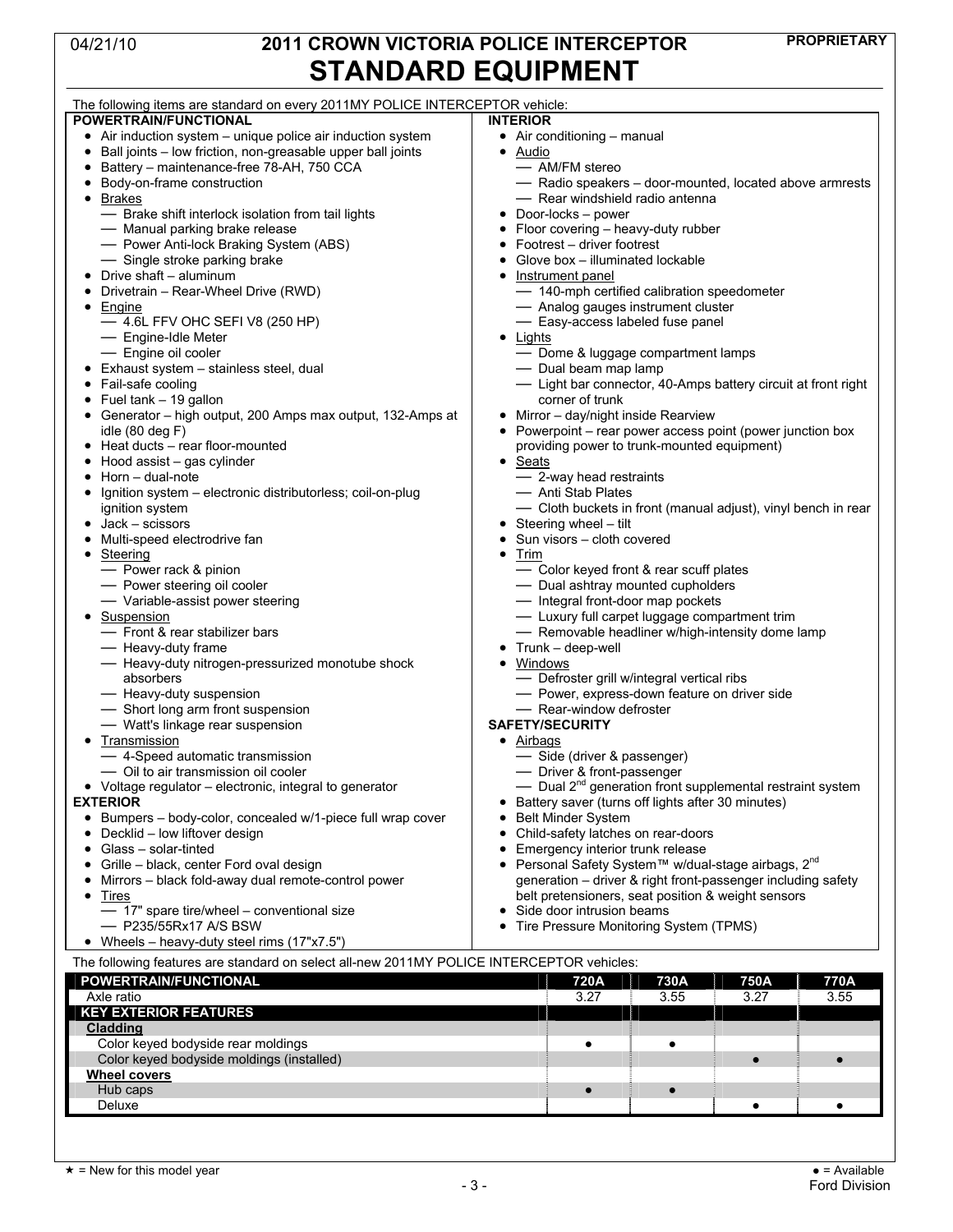## **PROPRIETARY** 04/21/10 **2011 CROWN VICTORIA POLICE INTERCEPTOR FUNCTIONAL EQUIPMENT**

### **AXLE AVAILABILITY**

*Axle Ratio = 3.27 (720A/750A)*

*Axle Ratio = 3.55 (730A/770A)*

### **WHEEL AVAILABILITY**



17" Styled Steel Wheel Cover – 750A, 770A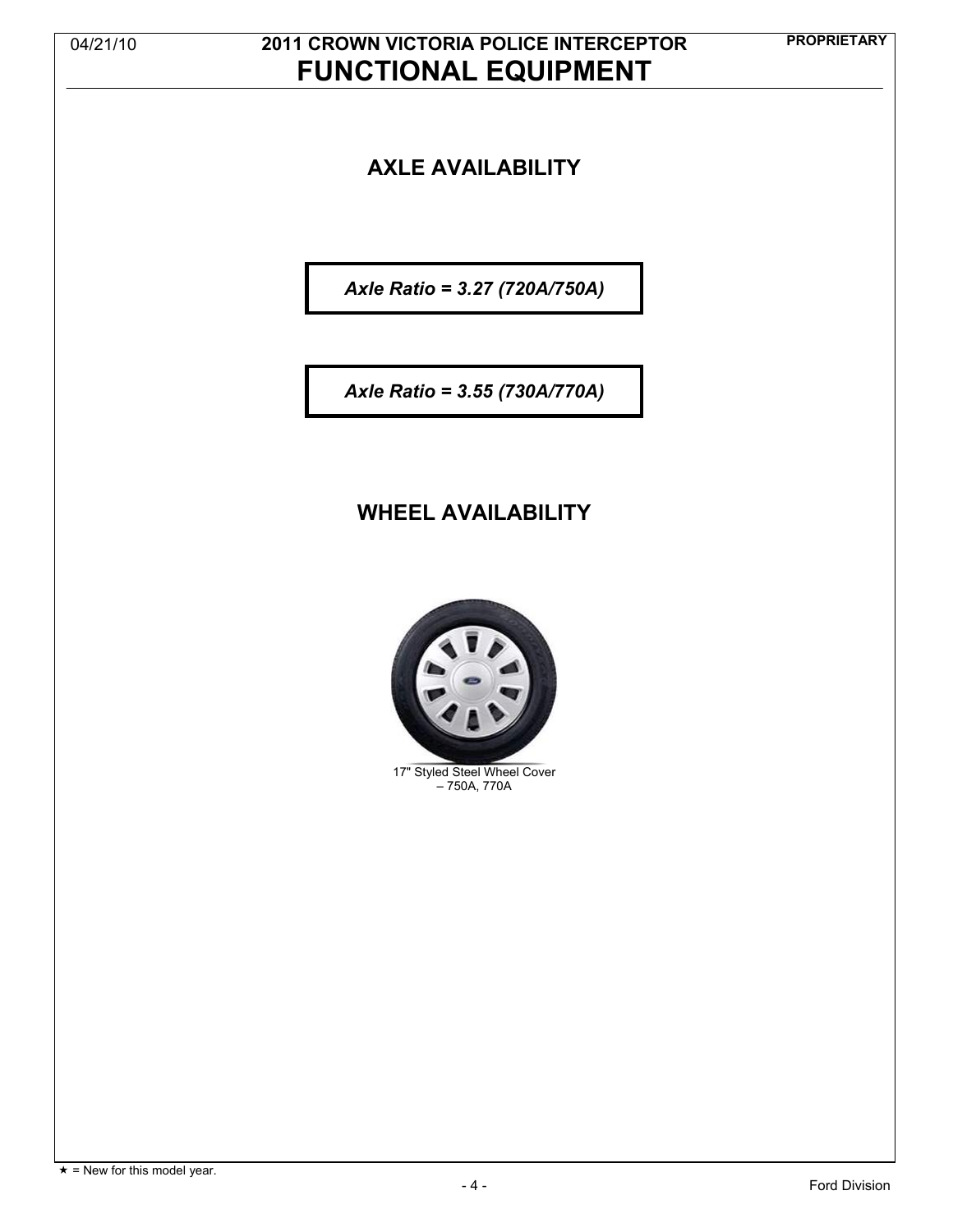### **PROPRIETARY** 05/01/10 **2011 CROWN VICTORIA POLICE INTERCEPTOR OPTIONAL EQUIPMENT**

|                                                                                                                                                                                                             |                                | <b>Police</b><br>Interceptor<br>w/3.27 axle<br>(non-limited-<br>slip) | <b>Police</b><br>Interceptor<br>w/3.55 axle<br>(limited-slip) | <b>Police</b><br>Interceptor<br><b>Street</b><br>Appearance<br>w/3.27 axle<br>(non-limited-<br>slip) | <b>Police</b><br>Interceptor<br><b>Street</b><br>Appearance<br>w/3.55 axle<br>(limited-slip) |
|-------------------------------------------------------------------------------------------------------------------------------------------------------------------------------------------------------------|--------------------------------|-----------------------------------------------------------------------|---------------------------------------------------------------|------------------------------------------------------------------------------------------------------|----------------------------------------------------------------------------------------------|
|                                                                                                                                                                                                             | <b>Body Code</b><br>Order Code | P7B<br>720A                                                           | P7B<br>730A                                                   | P7B<br>750A                                                                                          | P7B<br>770A                                                                                  |
| <b>POWERTRAIN/FUNCTIONAL</b>                                                                                                                                                                                |                                |                                                                       |                                                               |                                                                                                      |                                                                                              |
| Limited-Slip Differential (opt. on 3.27)                                                                                                                                                                    | 45C                            | O                                                                     | —                                                             | O                                                                                                    |                                                                                              |
| <b>Traction Control</b>                                                                                                                                                                                     | 552                            | $\circ$                                                               |                                                               | $\circ$                                                                                              |                                                                                              |
| <b>KEY EXTERIOR OPTIONS</b><br>License Plate Bracket - Front                                                                                                                                                | 153                            | O                                                                     | O                                                             | O                                                                                                    | O                                                                                            |
| Locking Gas Cap                                                                                                                                                                                             | 98G                            | $\circ$                                                               | $\circ$                                                       | $\circ$                                                                                              | $\circ$                                                                                      |
| Mirrors - Heated                                                                                                                                                                                            | 61K                            | $\circ$                                                               | $\circ$                                                       | $\circ$                                                                                              | $\circ$                                                                                      |
| Remote Keyless-Entry Key Fob w/out Key Pad                                                                                                                                                                  | <b>14R</b>                     | $\circ$                                                               | $\circ$                                                       | $\circ$                                                                                              | $\circ$                                                                                      |
| <b>Chrome Grille</b>                                                                                                                                                                                        | 66C                            | $\circ$                                                               | O                                                             |                                                                                                      |                                                                                              |
| <b>Moldings</b><br>Color Keyed Bodyside, Front (installed)                                                                                                                                                  | 96A                            | $\circ$                                                               | O                                                             |                                                                                                      |                                                                                              |
| Color Keyed Bodyside, Front (uninstalled -                                                                                                                                                                  |                                |                                                                       |                                                               |                                                                                                      |                                                                                              |
| shipped in-trunk)                                                                                                                                                                                           | 96B                            | $\circ$                                                               | $\circ$                                                       |                                                                                                      |                                                                                              |
| Color Keyed Bodyside, Front and Rear                                                                                                                                                                        | 96C                            | $\circ$                                                               | $\circ$                                                       |                                                                                                      |                                                                                              |
| (uninstalled - shipped in-trunk)                                                                                                                                                                            |                                |                                                                       |                                                               |                                                                                                      |                                                                                              |
| Wheel Covers - Full<br><b>KEY INTERIOR OPTIONS</b>                                                                                                                                                          | 64N                            | $\circ$                                                               | $\circ$                                                       | S                                                                                                    | S                                                                                            |
| <b>Audio</b>                                                                                                                                                                                                |                                |                                                                       |                                                               |                                                                                                      |                                                                                              |
| AM/FM/Single-CD                                                                                                                                                                                             | 58Z                            | $\circ$                                                               | $\circ$                                                       | $\circ$                                                                                              | $\circ$                                                                                      |
| Radio Delete (deletes Std AM/FM stereo)                                                                                                                                                                     | 58Y                            | $\circ$                                                               | $\circ$                                                       | $\circ$                                                                                              | $\circ$                                                                                      |
| Decklid Release on Door & I/P - Ignition<br>Powered                                                                                                                                                         | 61H                            | $\circ$                                                               | O                                                             | $\circ$                                                                                              | $\circ$                                                                                      |
| Floor Covering - Carpet (incl. front & rear floor                                                                                                                                                           | 128                            | $\circ$                                                               | $\circ$                                                       | O                                                                                                    | O                                                                                            |
| mats)<br><b>Seats</b>                                                                                                                                                                                       |                                |                                                                       |                                                               |                                                                                                      |                                                                                              |
| Cloth Buckets/Cloth Rear - Manual                                                                                                                                                                           |                                |                                                                       |                                                               |                                                                                                      |                                                                                              |
| Driver/Passenger                                                                                                                                                                                            | н                              | $\circ$                                                               | $\circ$                                                       | O                                                                                                    | $\circ$                                                                                      |
| Cloth Split Bench (50/50)/Cloth Rear - Power<br>Driver (w/Power Lumbar)/Manual Passenger                                                                                                                    | P                              | <b>P-41A</b>                                                          | <b>P-41A</b>                                                  | <b>P-41A</b>                                                                                         | $P-41A$                                                                                      |
| Power Driver w/Power Lumbar (incl. in 41A<br>Comfort & Convenience Group)                                                                                                                                   | 21A                            | $O/P-41A$                                                             | $O/P-41A$                                                     | $O/P-41A$                                                                                            | $O/P-41A$                                                                                    |
| Smokers Package (lighting element)                                                                                                                                                                          | 63B                            | O                                                                     | $\circ$                                                       | O                                                                                                    | $\circ$                                                                                      |
| GROUPS & PACKAGES (See Packaged Options/Emissions Page for Pkg. Content)                                                                                                                                    |                                |                                                                       |                                                               |                                                                                                      |                                                                                              |
| Automatic Fire Suppression System w/Manual                                                                                                                                                                  | 60T                            | O                                                                     | O                                                             | $\circ$                                                                                              | O                                                                                            |
| Override<br>Ballistic Door-Panels - Driver Front-Door Only                                                                                                                                                  | 90L                            | $\circ$                                                               | $\circ$                                                       | $\circ$                                                                                              | $\circ$                                                                                      |
| Ballistic Door-Panels - Driver & Pass Front-                                                                                                                                                                |                                |                                                                       |                                                               |                                                                                                      |                                                                                              |
| Doors                                                                                                                                                                                                       | 90B                            | O                                                                     | $\mathsf O$                                                   | O                                                                                                    | $\circ$                                                                                      |
| Base Lighting Package - Strobe (NA w/179<br>Police Power Pigtail, 65A, 65U, 65W, 68P, 65H,<br>65J, 65R, 65S and 68B Pkgs. Deletes rear<br>power access point & light bar connector)                         | 65P                            | $\circ$                                                               | $\circ$                                                       | $\circ$                                                                                              | $\circ$                                                                                      |
| Base Lighting Package - LED (N/A w/179<br>Police Power Pigtail, 65A, 65P, 65U, 65W, 68P,<br>65H, 65J, 65S and 68B Pkgs. Deletes rear<br>power access point & light bar connector)                           | 65R                            | $\mathsf O$                                                           | $\circ$                                                       | $\circ$                                                                                              | $\mathsf O$                                                                                  |
| Base Police Prep Package - Strobe (NA w/179)<br>Police Power Pigtail, 65P, 68P, 65W, 65U, 65H,<br>65J, 65R, 65S and 68B Pkgs. Deletes rear<br>power access point & light bar connector) <sup>1</sup>        | 65A                            | $\circ$                                                               | $\circ$                                                       | $\mathsf O$                                                                                          | $\circ$                                                                                      |
| Base Police Prep Package with LED Corner<br>Lights (NA w/179 Police Power Pigtail, 65A,<br>65P, 65U, 65W, 68P, 65H, 65R, 65S and 68B<br>Pkgs. Deletes rear power access point & light<br>bar connector) $1$ | 65J                            | $\circ$                                                               | $\circ$                                                       | $\circ$                                                                                              | $\mathsf O$                                                                                  |

 $1$  Not available with the standard power distribution box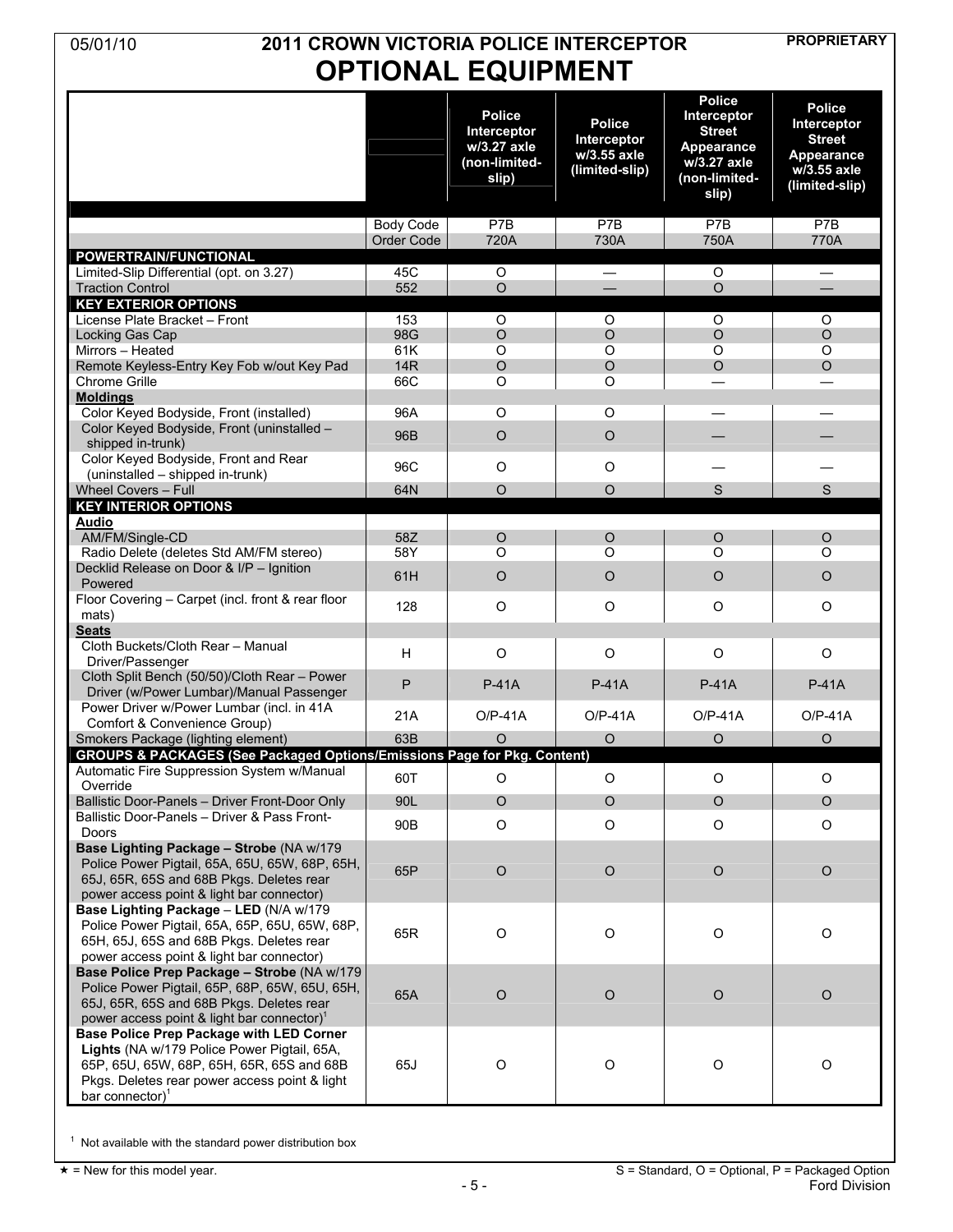### **PROPRIETARY** 05/01/10 **2011 CROWN VICTORIA POLICE INTERCEPTOR OPTIONAL EQUIPMENT**

|                                                                                                                                                                                                        |     | <b>Police</b><br>Interceptor<br>w/3.27 axle<br>(non-limited-<br>slip) | <b>Police</b><br>Interceptor<br>w/3.55 axle<br>(limited-slip) | <b>Police</b><br>Interceptor<br><b>Street</b><br>Appearance<br>w/3.27 axle<br>(non-limited-<br>slip) | <b>Police</b><br>Interceptor<br><b>Street</b><br>Appearance<br>w/3.55 axle<br>(limited-slip) |
|--------------------------------------------------------------------------------------------------------------------------------------------------------------------------------------------------------|-----|-----------------------------------------------------------------------|---------------------------------------------------------------|------------------------------------------------------------------------------------------------------|----------------------------------------------------------------------------------------------|
| <b>Comfort &amp; Convenience Group w/Single-CD</b><br>player                                                                                                                                           | 41A | $\circ$                                                               | $\circ$                                                       | $\circ$                                                                                              | $\circ$                                                                                      |
| GROUPS & PACKAGES (See Packaged Options/Emissions Page for Pkg. Content) (Continued)                                                                                                                   |     |                                                                       |                                                               |                                                                                                      |                                                                                              |
| Complete Police Prep Package - Strobe (NA<br>w/179 Police Power Pigtail, 65A, 65P, 65W,<br>65U, 65H, 65J, 65R, 65S and 68B Pkgs.<br>Deletes rear power access point & light bar<br>connector)          | 68P | $\circ$                                                               | $\circ$                                                       | $\mathsf O$                                                                                          | $\mathsf O$                                                                                  |
| Complete Police LED Prep Package - (NA<br>w/179 Police Power Pigtail, 65A, 65P, 65U,<br>65W, 68P, 65H, 65J, 65R and 65S Pkgs.<br>Deletes rear power access point & light bar<br>connector)             | 68B | $\circ$                                                               | $\circ$                                                       | $\circ$                                                                                              | $\mathsf O$                                                                                  |
| Lamp Pre-Wire Group                                                                                                                                                                                    | 476 | $\circ$                                                               | $\circ$                                                       | $\circ$                                                                                              | O                                                                                            |
| Radio Suppression Package (8 ground straps)                                                                                                                                                            | 53M | $\Omega$                                                              | $\Omega$                                                      | $\Omega$                                                                                             | $\Omega$                                                                                     |
| Ready-For-The-Road Package - Strobe (NA<br>w/179 Police Power Pigtail, 68P, 65P, 65W,<br>65A, 65H, 65J, 65R, 65S and 68B Pkgs.<br>Deletes rear power access point & light bar<br>connector $)^1$       | 65U | $\circ$                                                               | $\circ$                                                       | $\circ$                                                                                              | $\circ$                                                                                      |
| Ready-For-The-Road Package with LED<br>Lights (NA w/179 Police Power Pigtail, 65A,<br>65P, 65U, 65W, 68P, 65H, 65J, 65R and 68B<br>Pkgs. Deletes rear power access point & light<br>bar connector) $1$ | 65S | $\circ$                                                               | $\circ$                                                       | $\circ$                                                                                              | $\circ$                                                                                      |
| <b>Street Appearance Package</b>                                                                                                                                                                       | 60B |                                                                       |                                                               | S                                                                                                    | S                                                                                            |
| Visibility Package - Strobe(NA w/179 Police<br>Power Pigtail, 65U, 65A, 68P, 65P, 65H, 65J,<br>65R, 65S and 68B Pkgs. Deletes rear power<br>access point & light bar connector) <sup>1</sup>           | 65W | $\circ$                                                               | $\circ$                                                       | $\circ$                                                                                              | $\circ$                                                                                      |
| Visibility Package with LED Lights (NA w/179<br>Police Power Pigtail, 65A, 65P, 65U, 65W, 68P,<br>65J, 65R, 65S and 68B Pkgs. Deletes rear<br>power access point & light bar connector) <sup>1</sup>   | 65H | $\circ$                                                               | $\circ$                                                       | $\circ$                                                                                              | $\mathsf O$                                                                                  |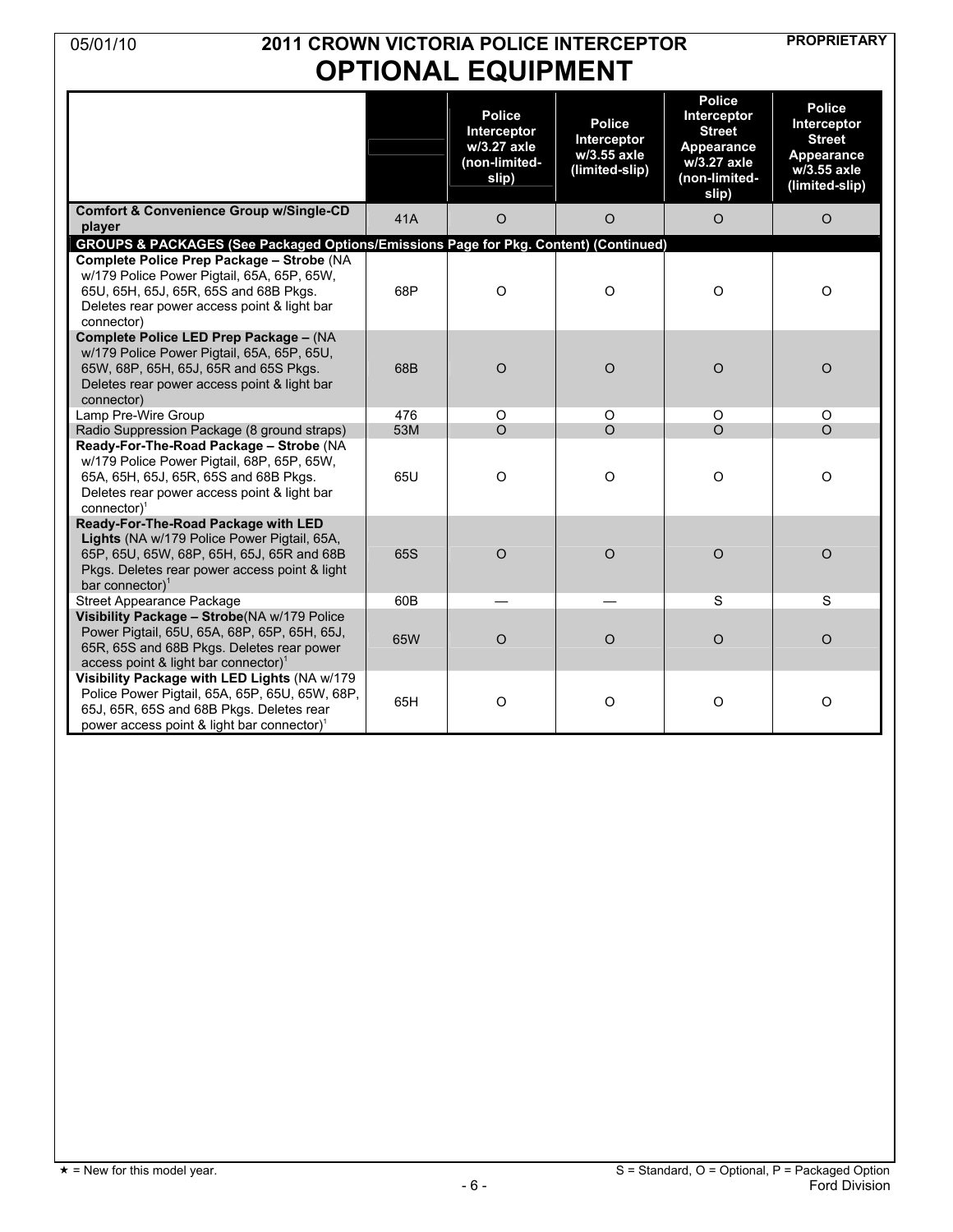## **PROPRIETARY** 04/21/10 **2011 CROWN VICTORIA POLICE INTERCEPTOR OPTIONAL EQUIPMENT (CONT'D.)**

|                                                                                                                     |                  | <b>Police</b><br>Interceptor<br>w/3.27 axle<br>(non-limited-<br>slip) | <b>Police</b><br>Interceptor<br>w/3.55 axle<br>(limited-slip) | <b>Police</b><br>Interceptor<br><b>Street</b><br>Appearance<br>w/3.27 axle<br>(non-limited-<br>slip) | <b>Police</b><br><b>Interceptor</b><br><b>Street</b><br><b>Appearance</b><br>w/3.55 axle<br>(limited-slip) |
|---------------------------------------------------------------------------------------------------------------------|------------------|-----------------------------------------------------------------------|---------------------------------------------------------------|------------------------------------------------------------------------------------------------------|------------------------------------------------------------------------------------------------------------|
|                                                                                                                     | <b>Body Code</b> | P7B                                                                   | P7B                                                           | P7B                                                                                                  | P7B                                                                                                        |
|                                                                                                                     | Order Code       | 720A                                                                  | 730A                                                          | 750A                                                                                                 | 770A                                                                                                       |
| <b>OTHER OPTIONS</b>                                                                                                |                  |                                                                       |                                                               |                                                                                                      |                                                                                                            |
| Emissions $-50$ -States <sup>1, 2</sup>                                                                             | 425              | F                                                                     | $\overline{\phantom{0}}$                                      | F                                                                                                    | $\overline{\phantom{0}}$                                                                                   |
| Daytime Running Lights                                                                                              | 77D              | $\circ$                                                               | $\circ$                                                       | $\circ$                                                                                              | $\circ$                                                                                                    |
| Engine Block Heater                                                                                                 | 41H              | $\circ$                                                               | O                                                             | $\circ$                                                                                              | $\circ$                                                                                                    |
| Hoses - Silicone w/Aircraft Clamps                                                                                  | 177              | $\circ$                                                               | $\circ$                                                       | $\circ$                                                                                              | $\circ$                                                                                                    |
| Keyed Alike - Key Code 1284X                                                                                        | 432              | $\circ$                                                               | $\circ$                                                       | $\circ$                                                                                              | $\circ$                                                                                                    |
| Keyed Alike - Key Code 1294X                                                                                        | 435              | $\circ$                                                               | $\circ$                                                       | $\circ$                                                                                              | $\circ$                                                                                                    |
| Keyed Alike - Key Code 0135X                                                                                        | 436              | $\circ$                                                               | $\circ$                                                       | $\circ$                                                                                              | $\circ$                                                                                                    |
| Keyed Alike - Key Code 1435X                                                                                        | 437              | $\circ$                                                               | $\circ$                                                       | $\circ$                                                                                              | $\circ$                                                                                                    |
| Keyed Alike - Key Code 0576X                                                                                        | 438              | $\circ$                                                               | $\circ$                                                       | $\circ$                                                                                              | $\circ$                                                                                                    |
| Keyed Alike - Key Code 0151X                                                                                        | 439              | $\Omega$                                                              | $\circ$                                                       | $\Omega$                                                                                             | $\Omega$                                                                                                   |
| Lamps                                                                                                               |                  |                                                                       |                                                               |                                                                                                      |                                                                                                            |
| <b>Courtesy Disable</b>                                                                                             | 478              | $\circ$                                                               | $\circ$                                                       | O                                                                                                    | $\circ$                                                                                                    |
| Dome/Map (5" center mount) Delete                                                                                   | 54M              | O                                                                     | O                                                             | $\circ$                                                                                              | $\circ$                                                                                                    |
| <b>Driver Side Spot Assembly</b>                                                                                    | 51A              | $\circ$                                                               | $\circ$                                                       | $\circ$                                                                                              | $\circ$                                                                                                    |
| Dual Spot Assembly                                                                                                  | 51Y              | $\circ$                                                               | $\circ$                                                       | $\circ$                                                                                              | O                                                                                                          |
| Lateral Bow Reinforcement                                                                                           | 185              | $\circ$                                                               | $\circ$                                                       | $\circ$                                                                                              | $\circ$                                                                                                    |
| Rear-Door Handles Inoperable/Lock Operable                                                                          | 67R              | $\circ$                                                               | $\circ$                                                       | $\circ$                                                                                              | $\circ$                                                                                                    |
| Rear-Door Handles and Locks Inoperable <sup>3</sup>                                                                 | 67B              | $\circ$                                                               | $\circ$                                                       | $\Omega$                                                                                             | $\Omega$                                                                                                   |
| Paint                                                                                                               |                  |                                                                       |                                                               |                                                                                                      |                                                                                                            |
| Two-tone #1                                                                                                         | 952              | $\circ$                                                               | $\circ$                                                       |                                                                                                      | $\overline{\phantom{0}}$                                                                                   |
| Two-tone #2                                                                                                         | 953              | $\circ$                                                               | O                                                             |                                                                                                      |                                                                                                            |
| Two-tone #3                                                                                                         | 955              | $\circ$                                                               | $\circ$                                                       | $\overline{\phantom{0}}$                                                                             |                                                                                                            |
| Two-tone #4                                                                                                         | 956              | O                                                                     | O                                                             |                                                                                                      |                                                                                                            |
| Police Power Pigtail - Plugs into police power                                                                      |                  |                                                                       |                                                               |                                                                                                      |                                                                                                            |
| connector. Provides power and vehicle signals<br>for use by aftermarket equipment (NA w/65A,<br>65P, 68P, 65W, 65U) | 179              | $\circ$                                                               | $\circ$                                                       | $\circ$                                                                                              | $\circ$                                                                                                    |
| Radio - 2-way Pre-Wire Connector                                                                                    | 946              | O                                                                     | O                                                             | O                                                                                                    | O                                                                                                          |
| Speed Control (Incl. in 41A Comfort &                                                                               |                  |                                                                       |                                                               |                                                                                                      |                                                                                                            |
| Convenience Group)                                                                                                  | 525              | $O/P-41A$                                                             | $O/P-41A$                                                     | $O/P-41A$                                                                                            | $O/P-41A$                                                                                                  |
| Trunk Pack® (w/Kevlar® front liner)                                                                                 | 14T              | O                                                                     | O                                                             | O                                                                                                    | O                                                                                                          |
| Windows - Rear Power Delete (rear switches                                                                          |                  |                                                                       |                                                               |                                                                                                      |                                                                                                            |
| only, operable from front driver side switches)                                                                     | 948              | $\circ$                                                               | $\circ$                                                       | $\circ$                                                                                              | $\circ$                                                                                                    |
| Wirina                                                                                                              |                  |                                                                       |                                                               |                                                                                                      |                                                                                                            |
| Grille Lamp, Siren & Speaker                                                                                        | 172              | $\circ$                                                               | $\circ$                                                       | $\circ$                                                                                              | $\circ$                                                                                                    |
| Horn Siren Wiring Prep Package                                                                                      | 175              | $\circ$                                                               | $\circ$                                                       | $\circ$                                                                                              | O                                                                                                          |
| Spot Lamp Prep, Driver Side                                                                                         | 51B              | $\circ$                                                               | $\circ$                                                       | $\circ$                                                                                              | $\circ$                                                                                                    |
| Spot Lamp Prep, Dual Side                                                                                           | 51Z              | $\circ$                                                               | O                                                             | $\circ$                                                                                              | $\circ$                                                                                                    |
| <b>Wiring, Roof</b>                                                                                                 |                  |                                                                       |                                                               |                                                                                                      |                                                                                                            |
| Hole in Center of Roof (Incl. lateral bow                                                                           |                  |                                                                       |                                                               |                                                                                                      |                                                                                                            |
| reinforcement)                                                                                                      | 187              | $\circ$                                                               | $\circ$                                                       | $\circ$                                                                                              | O                                                                                                          |
| No Hole in Roof                                                                                                     | 189              | $\circ$                                                               | $\circ$                                                       | $\circ$                                                                                              | $\circ$                                                                                                    |
|                                                                                                                     |                  |                                                                       |                                                               |                                                                                                      |                                                                                                            |

1 50-States Emissions is standard to CA, CT, MA, MD, ME, NJ, NM, NY, OR, PA, RI, VT and WA

 $^2\,$  3.55 axle ratio is not available with 50 States Emissions (option 425)<br> $^3\,$  Warning: Rear door locks are only operational electrically from the driver's seat. Access to rear seat passengers in an emergency may be restricted with this option.

 = New for this model year. S = Standard, O = Optional, P = Packaged Option, F = Fleet Option w/valid FIN code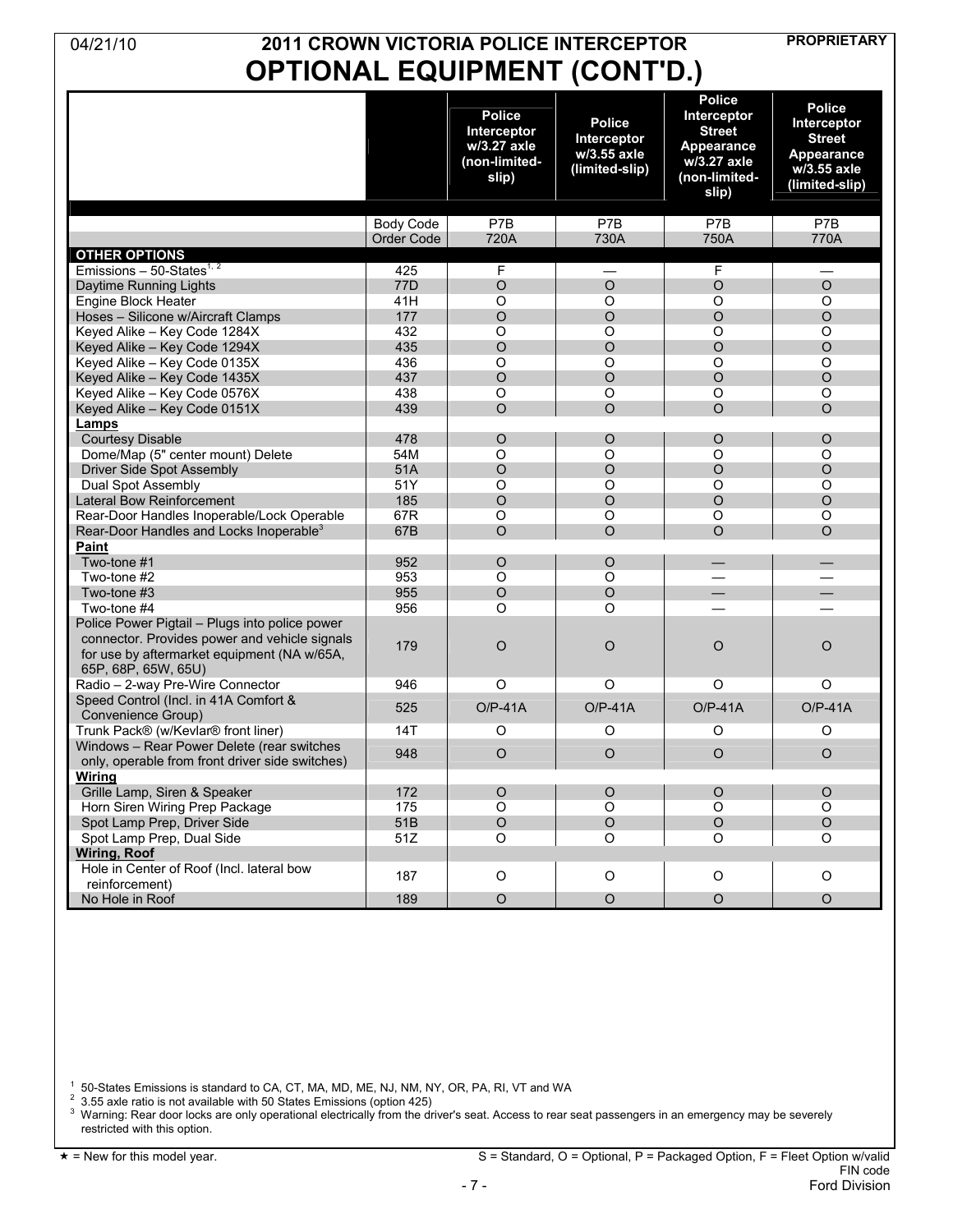## **PROPRIETARY** 04/21/10 **2011 CROWN VICTORIA POLICE INTERCEPTOR COLOR & TRIM AVAILABILITY**

|                                                   |           |                       | <b>Interior Color</b> |                           |
|---------------------------------------------------|-----------|-----------------------|-----------------------|---------------------------|
|                                                   |           | <b>Charcoal Black</b> | <b>Light Camel</b>    | <b>Medium Light Stone</b> |
| POLICE INTERCEPTOR Cloth Front Buckets/Vinyl Rear |           | IN                    | IJ                    | IL                        |
| Cloth Front Buckets/Cloth Rear                    |           | <b>HN</b>             | HJ                    | <b>HL</b>                 |
| Cloth Split Bench/Cloth Rear                      |           | PN                    | PJ                    | PL                        |
|                                                   |           |                       |                       |                           |
| <b>EXTERIOR COLOR</b>                             | Code      |                       | Availability          |                           |
| <b>POLICE</b>                                     |           |                       |                       |                           |
| Arizona Beige Metallic                            | <b>AQ</b> | $\bullet$             |                       |                           |
| <b>Medium Brown Metallic</b>                      | <b>BU</b> |                       |                       |                           |
| Smokestone Metallic                               | HG        | $\bullet$             |                       |                           |
| Dark Toreador Red Metallic                        | <b>JL</b> |                       |                       |                           |
| <b>Silver Birch Metallic</b>                      | <b>JP</b> |                       |                       |                           |
| Norsea Blue Metallic                              | <b>KR</b> |                       |                       |                           |
| Dark Blue                                         | <b>LK</b> |                       |                       |                           |
| <b>Royal Blue</b>                                 | <b>LM</b> |                       |                       |                           |
| Light Blue Metallic                               | LN        |                       |                       |                           |
| Light Ice Blue™ Metallic                          | LS        |                       |                       |                           |
| Ultra Blue Metallic                               | <b>MM</b> |                       |                       |                           |
| Light Grey                                        | <b>TM</b> |                       |                       |                           |
| Silver Grey Metallic                              | <b>TN</b> |                       |                       |                           |
| <b>Black</b>                                      | <b>UA</b> |                       |                       |                           |
| Vibrant White                                     | <b>WT</b> |                       |                       |                           |
| Medium Titanium Metallic                          | YG        |                       |                       |                           |
| <b>STREET APPEARANCE PACKAGE (60B)</b>            |           |                       |                       |                           |
| <b>Smokestone Metallic</b>                        | $H$ G     |                       |                       |                           |
| Dark Toreador Red Metallic                        | <b>JL</b> | $\bullet$             |                       |                           |
| <b>Silver Birch Metallic</b>                      | <b>JP</b> |                       |                       |                           |
| Norsea Blue Metallic                              | <b>KR</b> |                       |                       |                           |
| Light Ice Blue™ Metallic                          | LS        |                       |                       |                           |
| <b>Black</b>                                      | <b>UA</b> |                       |                       |                           |
| <b>Vibrant White</b>                              | <b>WT</b> |                       |                       |                           |

**WARNING:** Aftermarket police equipment (such as communications gear) must not be mounted in the airbag deployment zone. Vehicles equipped with bench seats may not have sufficient room to mount such equipment. Bucket seats may be required. See Police/Fleet owner guide supplement for available Police equipment mounting zones. Advise all customers of these facts. **NOTE:** Exterior colors are available in four different two-tone configurations. Accent-color can be any of the available exterior colors.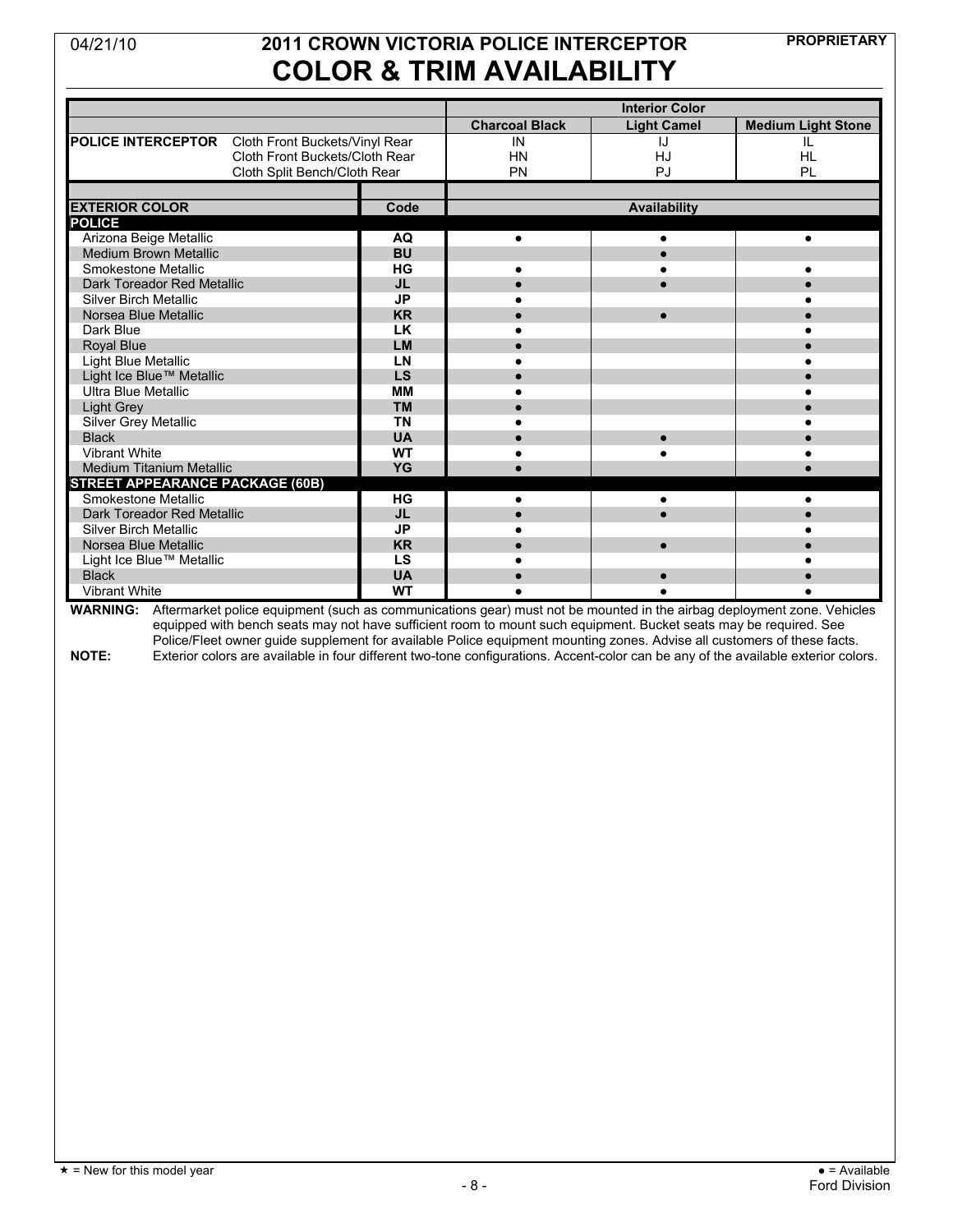#### **AUTOMATIC FIRE SUPPRESSION SYSTEM (60T)** *Availability:* • Optional for all arrays *Includes:* • Automatic Fire Suppression System with manual activation switch includes: Manual activation switch for Fire Suppression System mounted on headliner Fire Suppression System status indicator light on the instrument cluster *NOTE: See www.fleet.ford.com website for complete Fire Suppression System information* **BASE LIGHTING PACKAGE 1 (STROBE) (65P)** *Availability:* • Optional for all arrays *Not available with:* • Complete Police Prep Package (68P) • Visibility Package (65W) • Base Police Prep Package (65A) • Ready For The Road Package (65U) • Police Power Pigtail (179) • Base Lighting Package – LED (65R) • Base Police Prep Package with LED Corner Lights (65J) • Complete Police LED Prep Package (68B) • Ready For The Road Package with LED lights (65S) • Visibility Package with LED Lights (65H) *Includes:* • (2) front strobe bulbs and (2) rear strobe bulbs, installed in marker lights and tail light lenses Wiring harness including the following items: ⎯ (6) strobe cables – shielded and grounded pre-run to marker lights, tail light lenses and front grille Glove Box Power Distribution Center 50-Amps, fused in engine compartment. (5) power and ground wires for customer use. (5) fuses (2 battery and 3 ignition powered) Trunk Power Distribution Center 50-Amps, fused in engine compartment. (4) power and ground wires for customer use, (4) fuses (2 battery and 2 ignition powered) 50-Amps battery circuit and ground accessible at console base only ⎯ 50-Amps battery circuit and ground accessible at console or trunk for radio communications ⎯ (2) extra wires pre-run to front of vehicle accessible at console or trunk Horn/siren relay circuit available at console or trunk ⎯ (4) extra wires pre-run from the engine compartment to the console (one wire is heavy gauge for additional battery or ground connection) ⎯ (4) extra wires pre-run from the console to the trunk • Alternating headlight flasher – control wire accessible at console for connection to customer supplied positive control switch box • Strobe power supply, 6-head with front shut-off • (2) high-intensity flashing rear deck LED lights with matching interior color housings • Headlamp flasher module to interconnect directly with crown harness *Deletes:* Light bar connector and rear power access point *NOTE: Ford Police Interceptor Packages (65A, 65P, 65U, 65W and 68P) are covered under new warranty, 3 years/36,000 miles except where noted. Strobe bulb warranty, 1 year/ 36,000-miles. Siren/speaker warranty, 2 year/36,000-miles. Availability:* • Optional for all arrays *Not Available with:* • Base Police Prep Package with LED Corner Lights (65J) • Complete Police LED Prep Package (68B) • Visibility Package with LED Lights (65H) Police Power Pigtail (179) • Base Lighting Package – Strobe (65P) • Visibility Package – Strobe (65W) *the following* configuration is standard.

 $1$  Customers are required to order rear deck LED andgrille strobe lens colors that are appropriate for their state. Red/Blue rear LEDs and grille strobes are standard. Other color combinations may be requested at time of order by notifying Masterack/Crown Technical Assistance @ 1-866-402-6838

### **BASE LIGHTING PACKAGE – LED (65R)**

This package can help fleets – especially those faced with a shortage of manpower and space – get their vehicles into service more quickly. Visit crown-na.com or call 1-866-402-6838 for more information.

- 
- Ready For The Road Package with LED lights (65S)
- 
- 
- Base Police Prep Package Strobe (65A)
- Complete Police Prep Package Strobe (68P)
- Ready For The Road Package Strobe (65U)

# *Includes: contents of the Base Police Prep Package (65J), plus*

• 2 HIGH-INTENSITY FLASHING REAR DECK LED LIGHTS Includes matching interior color housings (Light Camel, Medium Light Stone or Charcoal Black) red and blue color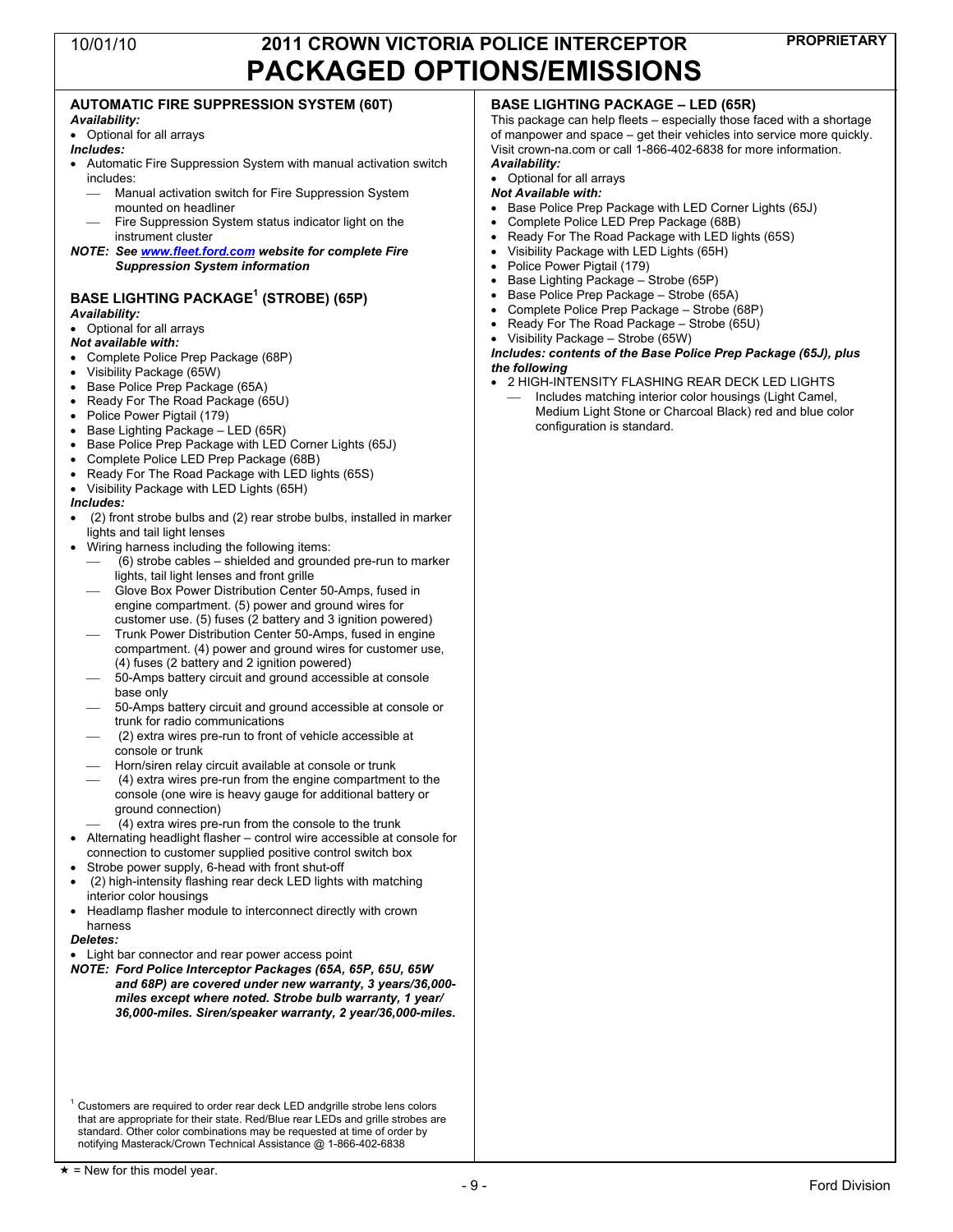#### **BASE POLICE PREP PACKAGE STROBE (65A)** *Availability:*

### • Optional for all arrays

#### *Not available with:*

- Base Lighting Package (65P)
- Complete Police Prep Package (68P)
- Visibility Package (65W)
- Police Power Pigtail (179)
- Ready For The Road Package (65U)
- Base Lighting Package LED  $(65R)$
- Base Police Prep Package with LED Corner Lights (65J)
- Complete Police LED Prep Package (68B)
- Ready For The Road Package with LED lights (65S)
- Visibility Package with LED Lights (65H)

#### *Includes:*

- (2) front strobe bulbs and (2) rear strobe bulbs, installed in marker lights and tail light lenses
- Wiring harness including the following items:
	- ⎯ (6) strobe cables shielded and grounded pre-run to marker lights, tail light lenses and front grille
	- Glove Box Power Distribution Center 50-Amps, fused in engine compartment. (5) power and ground wires for customer use. (5) fuses (2 battery and 3 ignition powered)
	- ⎯ Trunk Power Distribution Center 50-Amps, fused in engine compartment. (4) power and ground wires for customer use, (4) fuses (2 battery and 2 ignition powered)
	- 50-Amps battery circuit and ground accessible at console base only
	- ⎯ 50-Amps battery circuit and ground accessible at console base or trunk. Avail. in-trunk from pigtail harness
	- ⎯ (2) 50-Amps battery circuits and ground accessible at trunk only. Avail. in-trunk from pigtail harness
	- 50-Amps battery circuit and ground accessible at console or trunk for radio communications
	- 30-Ampsignition circuit accessible at trunk only. Avail. in-trunk from pigtail harness
	- Siren/speaker wiring pre-run to front of vehicle with waterpack connector. Avail. in-trunk from pigtail harness
	- ⎯ (2) extra wires pre-run to front of vehicle accessible at console or trunk
	- Horn/siren relay circuit avail. at console or trunk
	- ⎯ (4) extra wires pre-run from the engine compartment to the console (one circuit is heavy gauge for additional battery or ground connection)

 $(4)$  extra wires pre-run from the console to the trunk

• Alternating headlight flasher – control wire accessible at console for connection to customer supplied positive control switch box

#### *Deletes:*

• Light bar connector and rear power access point

#### **BASE POLICE PREP PACKAGE WITH LED CORNER LIGHTS (65J)**

The Base Police Prep Package with LED Corner Lights is ideal for fleets requiring lower power draw and longer life lights that do their own upfitting or that subcontract with a local installation facility. It includes a versatile, model specific wiring harness to help standardize your Crown Victoria Police Interceptor upfitting.

### *Availability***:**

- Optional for all arrays *Not Available with:*
- Base Lighting Package LED (65R)
- Complete Police LED Prep Package (68B)
- Ready For The Road Package with LED Lights (65S)
- Visibility Package with LED Lights (65H)
- Police Power Pigtail (179)
- Base Lighting Package Strobe (65P)
- Base Police Prep Package Strobe (65A)
- Complete Police Prep Package Strobe (68P)
- Ready For The Road Package Strobe (65U)
- Visibility Package Strobe (65W)

Visit crown-na.com or call 1-866-402-6838 for more information.

#### *The following items are included in all packages shown:\*\**

- 2 FRONT AND 2 REAR LED LIGHTS Installed In Front Marker Light And Taillight Lenses.
- ALTERNATING HEADLIGHT FLASHER (WIG-WAG MODULE) Control Wire Is Accessible At Console for Connection To Customer Supplied Positive Control Switch Box.
- ALTERNATING HEADLIGHT FLASHER OVERRIDE WIRE AND RELAY – Provides For Optional Override At Night.

#### • WIRING HARNESS *Includes the following:*

- Wiring pre-run to the front marker lights, taillight lenses and front grille. Industry standard configuration.
- 2 Grille LED Light Connectors for plug and play lights
- ⎯ Glove Compartment Power Distribution Center fused in engine compartment. 5 power and ground wires for customer use. 5 fuses: 2 battery and 3 ignition powered
- ⎯ Trunk Power Distribution Center fuse in engine compartment. 4 power and ground wires for customer use. 4 fuses: 2 battery and 2 ignition- powered.
- ⎯ 50-Amps Battery Circuit and Ground accessible at console only
- 50-Amps Battery Circuit and Ground accessible at console, shared circuit with trunk pigtail harness
- 50-Amps Battery Circuit and Ground accessible at console or trunk, for radio communications
- 2 Extra Wires pre-run to the front of the vehicle, accessible at console or trunk
- Horn/Siren Relay Circuit accessible at console or trunk
- 4 Extra Wires pre-run from the engine compartment to console
- ⎯ 4 Extra Wires pre-run from console to trunk
- TRUNK PIGTAIL HARNESS

#### *Includes the following:*

- ⎯ Two 50-Amps Battery Circuits and Grounds accessible intrunk only
- ⎯ 50-Amps Battery Circuit shares a circuit with console Harness
- 30-Amps Ignition Circuit and Ground accessible in-trunk only
- 2 Siren/Speaker Wires pre-run to front of vehicle

### **COMFORT AND CONVENIENCE GROUP (41A)**

### *Availability:*

• Optional for all arrays

### *Includes:*

- 6-way Power driver seat
- Speed control
- Single-CD player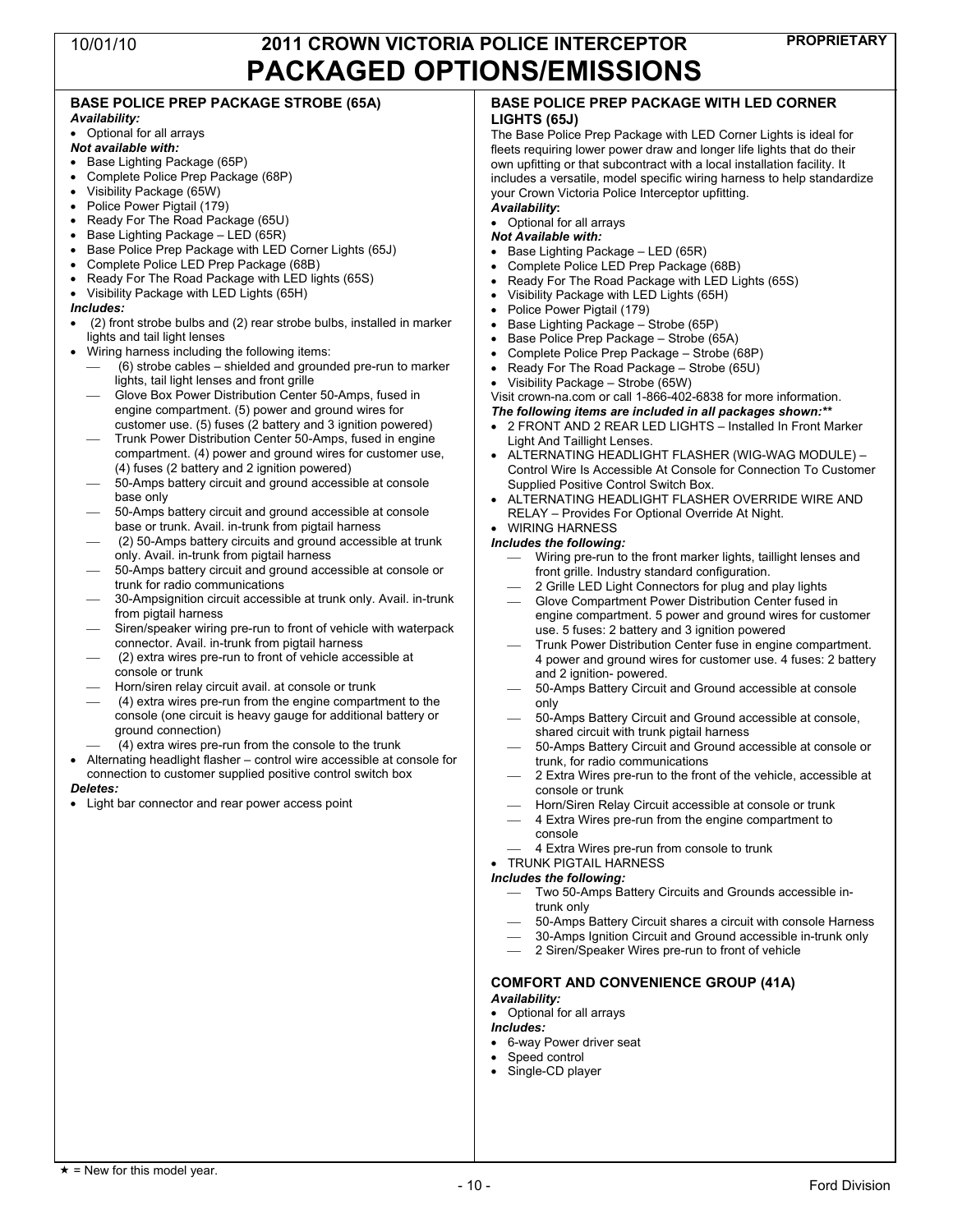|                                                                                                                                                                                                                                                                                                                                                                                                                                                                                                                                                                                                                                                                                                                                                                                                                                                                                                                                                                                                                                                                                                                                                                                                                                                                                                                                                                                                                                                                                                                                                                                                                                                                                                                                                                                                                                                                                                                                                                                                                                                                                                                                                                                                                                                                                                                                                                                                                                                                                                                                                                                                                                                                                                                                                                                                                                                                                                                                       | PAUNAUED UP HUNJ/EMIJJIUNJ                                                                                                                                                                                                                                                                                                                                                                                                                                                                                                                                                                                                                                                                                                                                                                                                                                                                                                                                                                                                                                                                                                                                                                                                                                                                                                                                                                                                                                                                                                                                                                                                                                                                                                                                                                                                                                                                                                                                                                                                                                                                                                                                                                                                                                                                                                                                                                                                                                                                                                                                                                                                                                                                                                                                 |
|---------------------------------------------------------------------------------------------------------------------------------------------------------------------------------------------------------------------------------------------------------------------------------------------------------------------------------------------------------------------------------------------------------------------------------------------------------------------------------------------------------------------------------------------------------------------------------------------------------------------------------------------------------------------------------------------------------------------------------------------------------------------------------------------------------------------------------------------------------------------------------------------------------------------------------------------------------------------------------------------------------------------------------------------------------------------------------------------------------------------------------------------------------------------------------------------------------------------------------------------------------------------------------------------------------------------------------------------------------------------------------------------------------------------------------------------------------------------------------------------------------------------------------------------------------------------------------------------------------------------------------------------------------------------------------------------------------------------------------------------------------------------------------------------------------------------------------------------------------------------------------------------------------------------------------------------------------------------------------------------------------------------------------------------------------------------------------------------------------------------------------------------------------------------------------------------------------------------------------------------------------------------------------------------------------------------------------------------------------------------------------------------------------------------------------------------------------------------------------------------------------------------------------------------------------------------------------------------------------------------------------------------------------------------------------------------------------------------------------------------------------------------------------------------------------------------------------------------------------------------------------------------------------------------------------------|------------------------------------------------------------------------------------------------------------------------------------------------------------------------------------------------------------------------------------------------------------------------------------------------------------------------------------------------------------------------------------------------------------------------------------------------------------------------------------------------------------------------------------------------------------------------------------------------------------------------------------------------------------------------------------------------------------------------------------------------------------------------------------------------------------------------------------------------------------------------------------------------------------------------------------------------------------------------------------------------------------------------------------------------------------------------------------------------------------------------------------------------------------------------------------------------------------------------------------------------------------------------------------------------------------------------------------------------------------------------------------------------------------------------------------------------------------------------------------------------------------------------------------------------------------------------------------------------------------------------------------------------------------------------------------------------------------------------------------------------------------------------------------------------------------------------------------------------------------------------------------------------------------------------------------------------------------------------------------------------------------------------------------------------------------------------------------------------------------------------------------------------------------------------------------------------------------------------------------------------------------------------------------------------------------------------------------------------------------------------------------------------------------------------------------------------------------------------------------------------------------------------------------------------------------------------------------------------------------------------------------------------------------------------------------------------------------------------------------------------------------|
| <b>COMPLETE POLICE STROBE PREP PACKAGE (68P)</b><br>Availability:<br>• Optional for all arrays<br>Not available with:<br>• Cloth Split Bench Seat (P)<br>Police Power Pigtail (179)<br>$\bullet$<br>Ready For The Road Package (65U)<br>Base Police Prep Package (65A)<br>Visibility Package (65W)<br>Base Lighting Package (65P)<br>$\bullet$<br>Base Lighting Package - LED (65R)<br>٠<br>Base Police Prep Package with LED Corner Lights (65J)<br>Complete Police LED Prep Package (68B)<br>Ready For The Road Package with LED lights (65S)<br>• Visibility Package with LED Lights (65H)<br>Includes:<br>(2) front strobe bulbs and (2) rear strobe bulbs, installed in marker<br>$\bullet$<br>lights and tail light lenses<br>Wiring harness including the following items:<br>(6) strobe cables – shielded and grounded pre-run to marker<br>$\overline{\phantom{0}}$<br>lights, tail light lenses and front grille<br>Glove Box Power Distribution Center 50-Amps, fused in<br>engine compartment. (5) power and ground wires for<br>customer use. (5) fuses (2 battery and 3 ignition powered)<br>Trunk Power Distribution Center 50-Amps, fused in engine<br>compartment. (4) power and ground wires for customer use,<br>(4) fuses (2 battery and 2 ignition powered)<br>50-Amps battery circuit and ground accessible at console<br>base only<br>50-Amps battery circuit and ground accessible at console<br>base or trunk. Avail. in-trunk from pigtail harness<br>(2) 50-Amps battery circuits and ground accessible at trunk<br>only. Avail. in-trunk from pigtail harness<br>50-Amps battery circuit and ground accessible at console or<br>trunk for radio communications<br>30-Amps ignition circuit accessible at trunk only. Avail. in-trunk<br>from pigtail harness<br>Siren/speaker wiring pre-run to front of vehicle with waterpack<br>connector. Avail. in-trunk from pigtail harness<br>(2) extra wires pre-run to front of vehicle accessible at<br>$\overbrace{\phantom{aaaaa}}$<br>console or trunk<br>Horn/siren relay circuit available at console or trunk<br>(4) extra wires pre-run from the engine compartment to the<br>$\overline{\phantom{0}}$<br>console (one wire is heavy gauge for additional battery or<br>ground connection)<br>(4) extra wires pre-run from the console to the trunk<br>Alternating headlight flasher - control wire accessible at console for<br>connection to customer supplied positive control switch box<br>Console mounting platform<br>Center wiring conduit<br>Hidden manual door-lock plunger located in door frame (order 948<br>to maintain rear-window operation from front switches)<br>Trunk air circulation fan<br>Permanent rubber tie-down strap<br>Dual trunk storage boxes<br>Rear trunk communications service tray, slides on heavy-duty<br>tracks. Shipped with secured spare tire<br>Deletes:<br>• Lightbar connector and rear power access point | <b>COMPLETE POLICE LED PREP PACKAGE (68B)</b><br>The Complete Police Prep Package with LED Corner Lights is perfect<br>for fleets that do their own upfitting or that subcontract with a local<br>installer. It includes factory-approved mounting solutions to help<br>ensure safe and secure equipment. Visit crown-na.com or call 1-866-<br>402-6838 for more information.<br>Availability:<br>Optional for all arrays<br>$\bullet$<br><b>Not Available with:</b><br>Cloth Split Bench Seat (P)<br>$\bullet$<br>Police Power Pigtail (179)<br>$\bullet$<br>Base Lighting Package - LED (65R)<br>Base Police Prep Package with LED Corner Lights (65J)<br>Ready For The Road Package with LED Lights (65S)<br>Visibility Package with LED Lights (65H)<br>Base Lighting Package - Strobe (65P)<br>Base Police Prep Package - Strobe (65A)<br>$\bullet$<br>Complete Police Prep Package - Strobe (68P)<br>Ready For The Road Package – Strobe (65U)<br>Visibility Package - Strobe (65W)<br>٠<br>Includes contents of the Complete Police Prep Package (68B),<br>plus the following. <sup>2</sup><br>CONSOLE MOUNTING PLATFORM – Secured using existing<br>mounting points. The powder-coated aluminum mounting plate is<br>pre drilled and tapped for the safe addition or equipment<br>CENTER WIRING CONDUIT - Includes a 2" x 4" opening For ease<br>of installation, the conduit will house and protect any additional<br>wires or communications cables from the center console to the<br>trunk.<br>HIDDEN MANUAL REAR-DOOR-LOCK PLUNGER - Maintains<br>control of rear-doors via hidden plunger located in door frame of<br>rear-doors. Orderable (Option 94B) to maintain rear-window<br>operation from driver and front-passenger switches.<br>TRUNK AIR CIRCULATION FAN - Pulls air from passenger area<br>into trunk to help climatize area for equipment<br>PERMANENT RUBBER TIE-DOWN STRAP - Helps secure trunk-<br>lid when carrying larger items like a bicycle.<br>DUAL TRUNK STORAGE BOXES - Maximize trunk space,<br>provide equipment mounts and have clear, protective covers.<br>REAR TRUNK COMMUNICATIONS SERVICE TRAY - Slides on<br>heavy-duty tracks. Used for equipment mounting. Shipped with<br>secure spare tire.<br><b>LAMP PRE-WIRE GROUP (476)</b><br>Availability:<br>• Optional for all arrays<br>Includes:<br>Package tray warning lamps pre-wire<br>Inner decklid lamp pre wire<br><b>RADIO SUPPRESSION PACKAGE (53M)</b><br>Availability:<br>Optional for all arrays<br>$\bullet$<br>Provides radio suppression coverage for the following areas:<br>Engine to dash panel<br>Hood to body<br>$\bullet$<br>Decklid to body<br>Engine to frame<br>$\bullet$<br>Tail pipe to frame (LH/RH)<br>Body-to-frame rear (LH/RH) |
|                                                                                                                                                                                                                                                                                                                                                                                                                                                                                                                                                                                                                                                                                                                                                                                                                                                                                                                                                                                                                                                                                                                                                                                                                                                                                                                                                                                                                                                                                                                                                                                                                                                                                                                                                                                                                                                                                                                                                                                                                                                                                                                                                                                                                                                                                                                                                                                                                                                                                                                                                                                                                                                                                                                                                                                                                                                                                                                                       |                                                                                                                                                                                                                                                                                                                                                                                                                                                                                                                                                                                                                                                                                                                                                                                                                                                                                                                                                                                                                                                                                                                                                                                                                                                                                                                                                                                                                                                                                                                                                                                                                                                                                                                                                                                                                                                                                                                                                                                                                                                                                                                                                                                                                                                                                                                                                                                                                                                                                                                                                                                                                                                                                                                                                            |

 $2$  Complete Police Prep Package (68B), Visibility Package (65H) and Ready-For-The-Road Package (65S) and Base Police Prep Package with LED Lights (65J) are not available with the Police Power Pigtail (179) and utilize circuits provided by the standard power distribution connector, light bar connector and rear-access power point. Police Interceptor equipment packages are covered under the New Vehicle Limited Warranty of 3 years/36,000 miles except where noted. LED Light Limited Warranty: 5 years/108,000 miles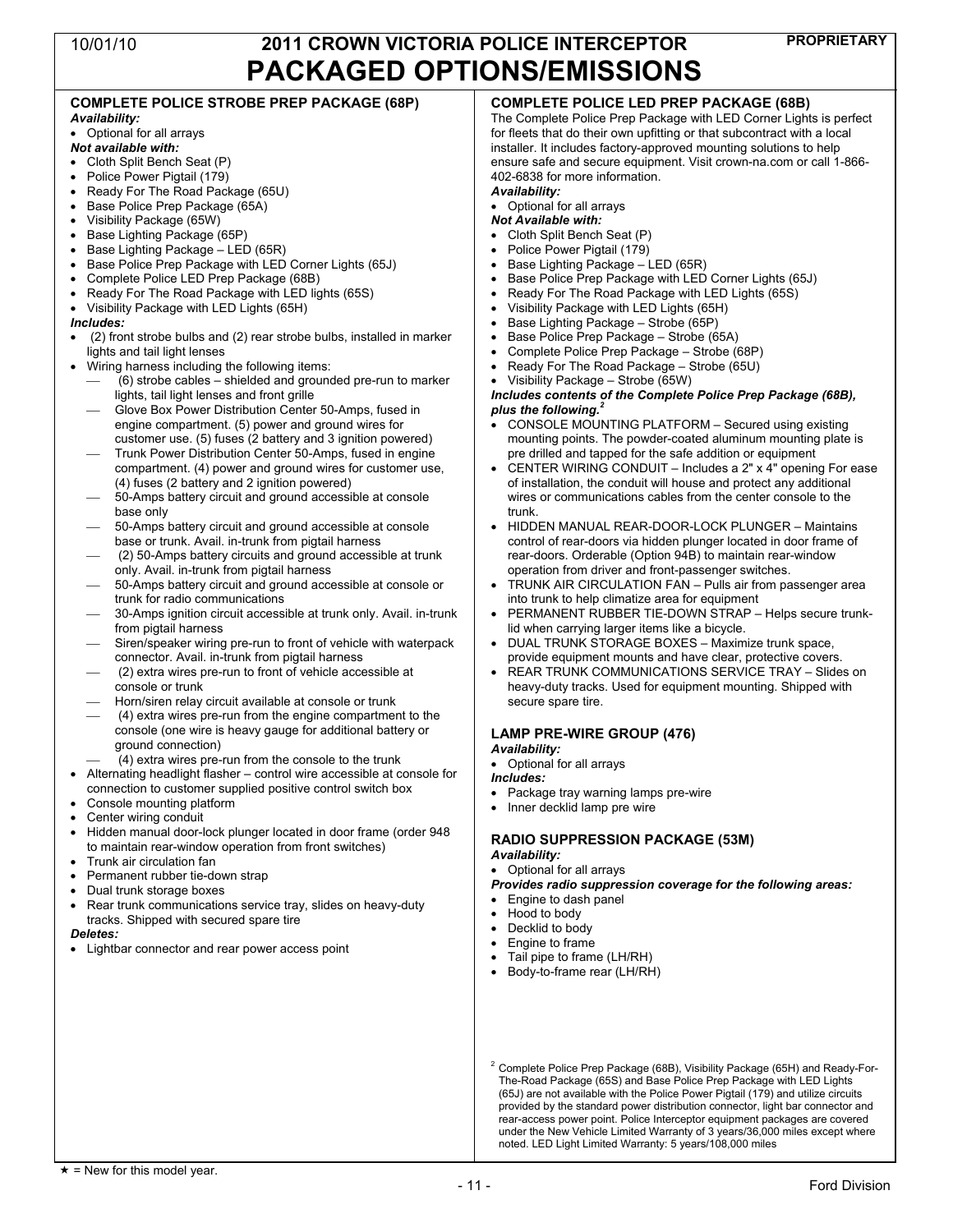#### **READY FOR THE ROAD STROBE PACKAGE 3 (65U)** *Availability:* • Optional for all arrays *Not available with:* • Cloth Split Bench Seat (P) • Police Power Pigtail (179) • Complete Police Prep Package (68P) • Base Lighting Package (65P) • Visibility Package (65W) • Base Police Prep Package (65A) • Base Lighting Package – LED (65R) • Base Police Prep Package with LED Corner Lights (65J) • Complete Police LED Prep Package (68B) • Ready For The Road Package with LED lights (65S) • Visibility Package with LED Lights (65H) *Includes:* • (2) front strobe bulbs and (2) rear strobe bulbs, installed in marker lights and tail light lenses • Wiring harness including the following items:  $(6)$  strobe cables – shielded and grounded pre-run to marker lights, tail light lenses and front grille ⎯ Glove Box Power Distribution Center 50-Amps, fused in engine compartment. (5) power and ground wires for customer use. (5) fuses (2 battery and 3 ignition powered) ⎯ Trunk Power Distribution Center 50-Amps, fused in engine compartment. (4) power and ground wires for customer use, (4) fuses (2 battery and 2 ignition powered) 50-Amps battery circuit and ground accessible at console base only ⎯ 50-Amps battery circuit and ground accessible at console or trunk for radio communications ⎯ (2) extra wires pre-run to front of vehicle accessible at console or trunk ⎯ (4) extra wires pre-run from the engine compartment to the console (one wire is heavy gauge for additional battery or ground connection)  $(4)$  extra wires pre-run from the console to the trunk • Alternating headlight flasher Console mounting platform • Hidden manual door-lock plunger located in door frame (order 948 to maintain rear-window operation from the front switch) • Trunk air circulation fan • Dual trunk storage boxes • Rear trunk communication service tray, slides on heavy-duty tracks. Shipped with secured spare tire Strobe power supply, 6-head with front shut-off • (2) high-intensity flashing rear deck LED lights with matching interior color housings • Lighting relay center for use with lighting and siren controller – controls up to (8) lighting functions • Lighting and siren controller – programmable with 4-position slide switch, (13) illuminated buttons and (5) siren tones (microphone kit not included) • RJ11 serial cable pre-run from console to trunk Remote siren amplifier • (2) grille strobe lights • 100-Watt siren/speaker *Deletes:* Lightbar connector and rear power access point <sup>3</sup> Customers are required to order rear deck LED andgrille strobe lens colors **READY FOR THE ROAD PACKAGE WITH LED LIGHTS (65S)** This package can help fleets that are short of manpower and space put their vehicles into action faster. It includes plug and play lighting components and mounting solutions. Visit crown-na.com or call 1-866- 402-6838 for more information. *Availability:* • Optional for all arrays *Not Available with:* • Cloth Split Bench Seat (P) Police Power Pigtail (179) • Base Lighting Package – LED (65R) • Base Police Prep Package with LED Corner Lights (65J) • Complete Police LED Prep Package (68B) • Visibility Package with LED Lights (65H) • Base Lighting Package – Strobe (65P) • Base Police Prep Package – Strobe (65A) • Complete Police Prep Package – Strobe (68P) • Ready For The Road Package – Strobe (65U) • Visibility Package – Strobe (65W) *Includes contents of the Complete Police Prep Package (68B), plus the following:* • CONSOLE MOUNTING PLATFORM – Secured using existing mounting points. The powder coated aluminum mounting plate is pre drilled and tapped for the safe addition or equipment. • HIDDEN MANUAL REAR-DOOR-LOCK PLUNGER – Maintains control of rear-doors via hidden plunger located in door frame of rear-doors. Orderable (Option 94B) to maintain rear-window operation from driver and front-passenger switches. • TRUNK AIR CIRCULATION FAN – Pulls air from passenger area into trunk to help climatize area for equipment • PERMANENT RUBBER TIE-DOWN STRAP – Helps secure trunklid when carrying larger items like a bicycle • DUAL TRUNK STORAGE BOXES – Maximize trunk space, provide equipment mounts and have clear, protective covers. • REAR TRUNK COMMUNICATIONS SERVICE TRAY – Slides on heavy-duty tracks. Used for equipment mounting. Shipped with secure spare tire. • 2 HIGH-INTENSITY FLASHING REAR DECK LED LIGHTS – Includes matching interior color housings (Light Camel, Medium Light Stone or Charcoal Black). red and blue color configuration is standard. • LIGHTING AND SIREN CONTROLLER – Programmable with 4 position slide switch, 13 illuminated buttons and 5 siren tones. Installed to console with bracket. • LIGHTING RELAY CENTER – Fused at 150-Amps through 8 relays, 8 fuses, 8 outputs available in-trunk for connection of customer supplied lighting. Use the Visibility Switch panel. • RJ11 SERIAL CABLE – Pre-run from console to trunk for connection between lighting and siren controller and remote siren amplifier. • REMOTE SIREN AMPLIFIER – Meets California Code of Regulations (CCR) Title 13, Article 5. Utilizes horn/siren circuit for activating siren and changing tones. Radio rebroadcast, common mic input and second siren/speaker output in-trunk. (Mic kit not included.) • 2 GRILLE LED LIGHTS – Installed with mounting brackets. Red and blue color configuration is standard. • 100-WATT SIREN/SPEAKER\*\* – Includes replaceable driver. Installed with Mounting bracket. Sound output meets Society of Automotive Engineers (SAE) J1849 and Class A 500-ft. audibility.

notifying Masterack/Crown Technical Assistance @ 1-866-402-6838

that are appropriate for their state. Red/Blue rear LEDs and grille strobes are standard. Other color combinations may be requested at time of order by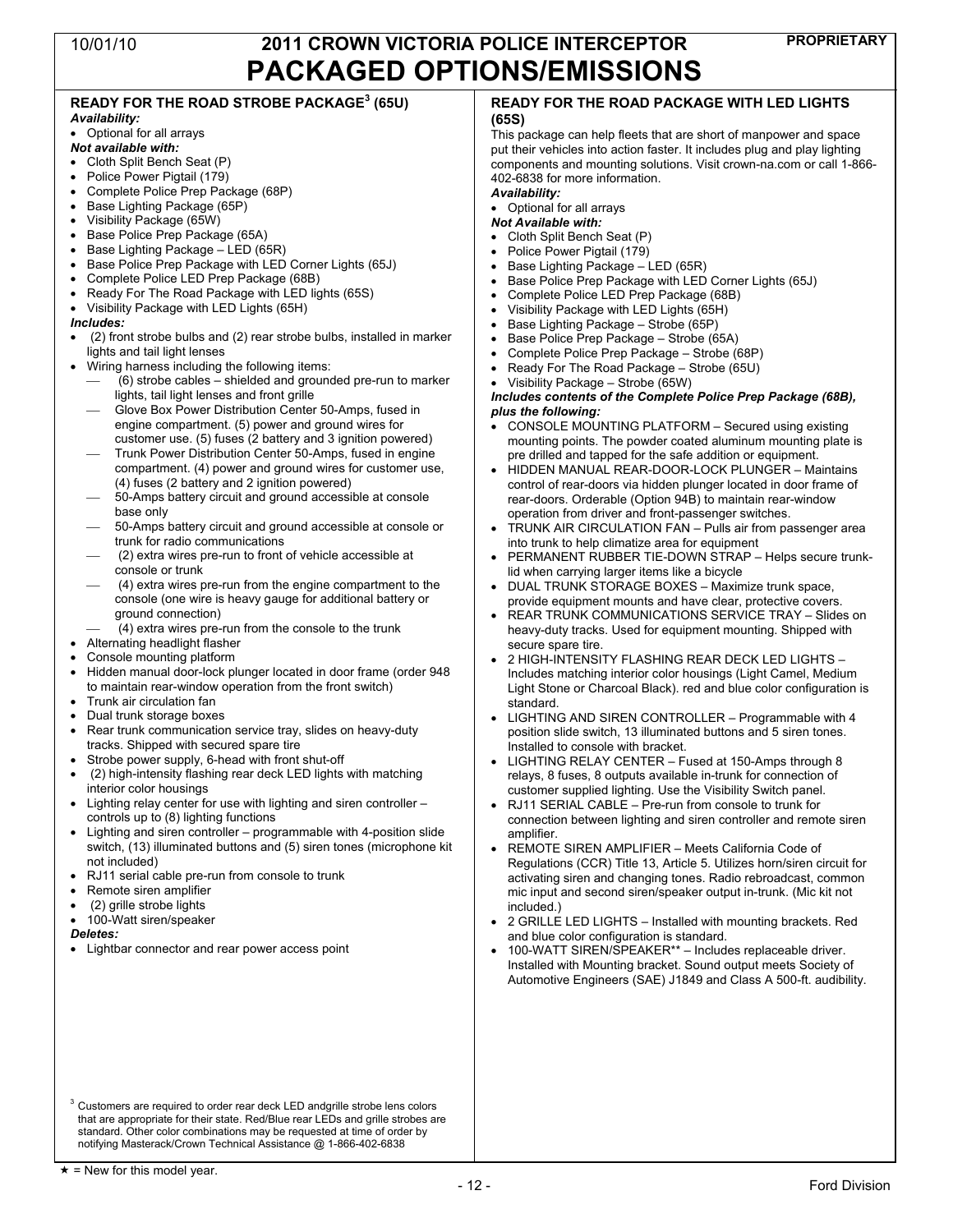### **SPOT LAMP WIRING PREP (51B/51Z)**

### *Availability:*

- Optional for Police Interceptor with 3.27/3.55 axles (720A/730A) *Not available with:*
- Spot Lamp (51A/51Y)

### *Includes:*

- Contains wiring, brackets and body preparation for installation of spot lamp kit purchased from manufacturer
- Access hole in A-pillar
- Mounting bracket in place
- A-pillar moldings trimmed
- Wiring and fuse located in standard fuse panel
- Door edge reworked and trimmed

### **STREET APPEARANCE PACKAGE (60B)**

- *Availability:*
- Standard for Police Interceptor Street Appearance with 3.27/3.55 axles (750A/770A)

### *Includes:*

- Color keyed retail bodyside moldings
- Rear appliqué with color keyed panels
- *NOTE:* We will soon be experiencing a commodity shortage of rear appliqué with color keyed panels for 2011 Crown Vic Police Interceptor ordered with the Street Appearance Package (60B). This shortage will result in the color keyed panels being replaced with "black" panels. The Light Ice Blue™ Metallic (LS) will be the first body paint that will be impacted by this shortage which will most likely occur in the October 2010 timeframe
- "Crown Victoria" badge
- Chrome grille
- Chrome door handle bezel
- Chrome tail lamp appliqué
- 17" wheel covers, full

### **TRUNK PACK® (14T)**

#### *Availability:*

• Optional for all arrays

#### *Includes:*

- Drop-in box with a tough plastic shell made of High-Density Polyethylene (HDPE)
- It both aligns Police equipment laterally in the trunk and utilizes a Kevlar® lining on the fore side of the box to reduce the risk of Police equipment penetrating into the back seat or fuel tank in highspeed rear impacts

### **VISIBILITY STROBE PACKAGE 4 (65W)** *Availability:*

### • Optional for all arrays

- *Not available with:*
- Cloth Split Bench Seat (P)
- Police Power Pigtail (179)
- Base Police Prep Package (65A)
- Base Lighting Package (65P)
- Complete Police Prep Package (68P) • Ready-For-The-Road Package (65U)
- 
- Base Lighting Package LED (65R) • Base Police Prep Package with LED Corner Lights (65J)
- 
- Complete Police LED Prep Package (68B) • Ready-For-The-Road Package with LED lights (65S)
- Visibility Package with LED Lights (65H)

#### *Includes:*

- (2) front strobe bulbs and (2) rear strobe bulbs, installed in marker lights and tail light lenses
- Wiring harness including the following items:
	- ⎯ (6) strobe cables shielded and grounded pre-run to marker lights, tail light lenses and front grille
	- Glove Box Power Distribution Center 50-Amps, fused in engine compartment. (5) power and ground wires for customer use. (5) fuses (2 battery and 3 ignition powered)
	- ⎯ Trunk Power Distribution Center 50-Amps, fused in engine compartment. (4) power and ground wires for customer use, (4) fuses (2 battery and 2 ignition powered)
	- 50-Amps battery circuit and ground accessible at console base only
	- ⎯ 50-Amps battery circuit and ground accessible at console or trunk for radio communications
	- ⎯ (2) extra wires pre-run to front of vehicle accessible at console or trunk
	- ⎯ (4) extra wires pre-run from the engine compartment to the console (one wire is heavy gauge for additional battery or ground connection)
	- $(4)$  extra wires pre-run from the console to the trunk
- Alternating headlight flasher
- Console mounting platform
- Hidden manual door-lock plunger located in door frame (order 948 to maintain rear-window operation from the front switch)
- Trunk air circulation fan
- Dual trunk storage boxes
- Rear trunk communication service tray, slides on heavy-duty tracks. Shipped with secured spare tire
- Strobe power supply, 6-head with front shut-off
- (2) high-intensity flashing rear deck LED lights with matching interior color housings
- Lighting relay center for use with visibility switch panel controls up to (8) lighting functions
- Visibility switch panel including 4-position slide switch and (4) rocker switches

*Deletes:*

• Lightbar connector and rear power access points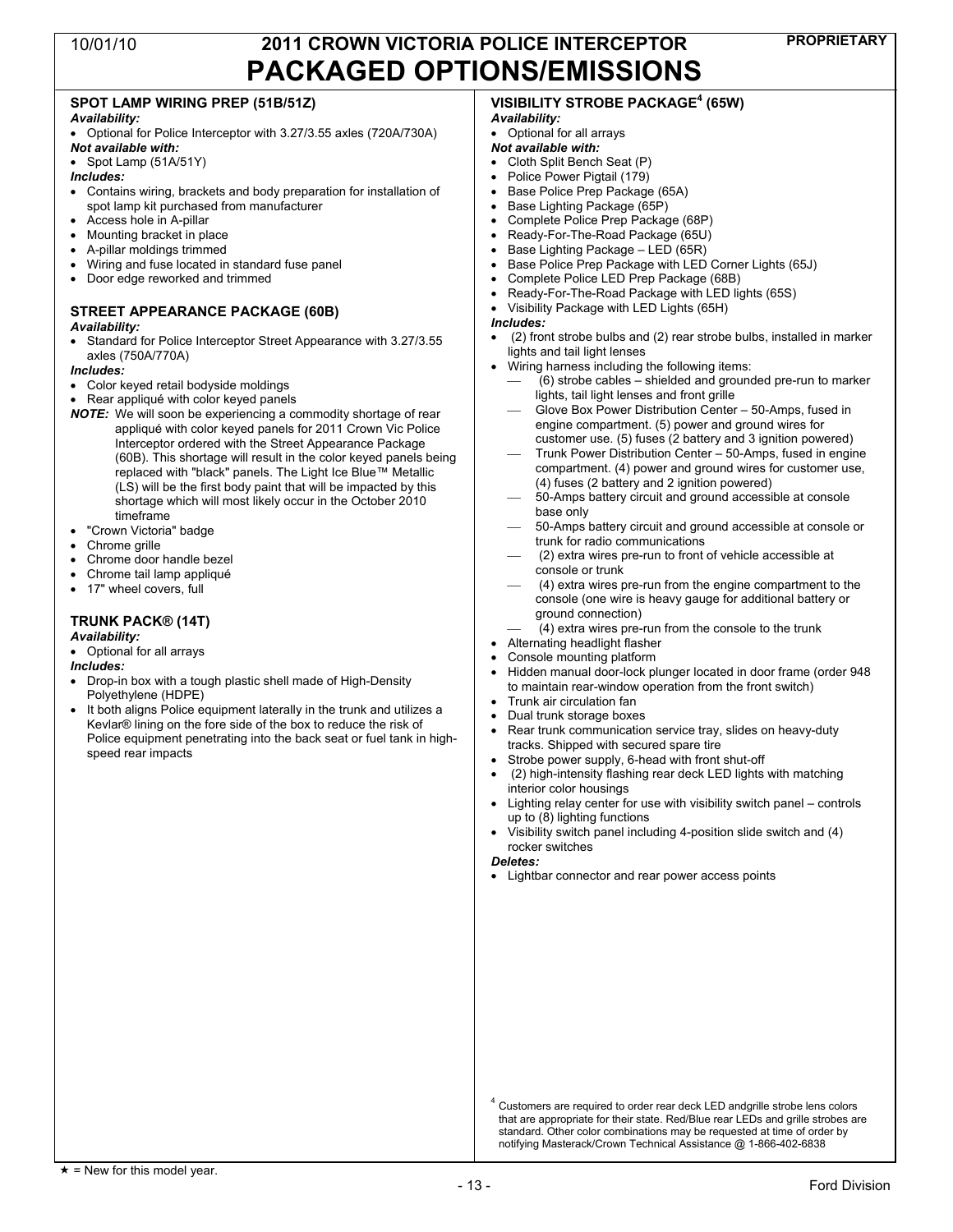### **VISIBILITY PACKAGE WITH LED LIGHTS (65H)**

This package can help fleets that are short of manpower and space put their vehicles into action faster. It includes plug and play lighting components and mounting solutions. Visit crown-na.com or call 1-866- 402-6838 for more information.

#### *Availability:*

- Optional for all arrays
- *Not available with:*
- Cloth Split Bench Seat (P)
- Police Power Pigtail (179)
- Base Lighting Package LED (65R)
- Base Police Prep Package with LED Corner Lights (65J)
- Complete Police LED Prep Package (68B)
- Ready For The Road Package with LED Lights (65S)
- Base Lighting Package Strobe (65P)
- Base Police Prep Package Strobe (65A)
- Complete Police Prep Package Strobe (68P)
- Ready For The Road Package Strobe (65U)
- Visibility Package Strobe (65W)

#### *Includes contents of the Complete Police Prep Package (68B), plus the following.<sup>5</sup>*

- 2 HIGH-INTENSITY FLASHING REAR DECK LED LIGHTS Includes matching interior color housings (Light Camel, Medium Light Stone or Charcoal Black). red and blue color configuration is standard.
- VISIBILITY SWITCH PANEL Includes 4-position slide switch and 4 rocker switches. Controls LEDs and alternating headlight flasher. Capable of controlling 8 lighting functions. Installed to console with a bracket.
- LIGHTING RELAY CENTER Fused at 150-Amps through 8 relays, 8 fuses, 8 outputs available in-trunk for connection of customer-supplied lighting. Use the Visibility Switch panel.
- *NOTE: Ford Police Interceptor Packages (65A, 65P, 68P, 65W and 65U) are covered under new warranty, 3 years/36,000 miles, except where noted. Strobe bulb warranty, 1 year/36,000-miles. Siren/speaker warranty, 2 years/36,000 miles.*

### **Vehicle Special Order (VSO)**

FLEET ONLY. See www.fmcdealer.com for current VSO Order Guide. This live guide includes VSO option codes, descriptions and pricing. Email vsomail@ford.com or call 1.800.34.FLEET, menu 4 with any VSO questions you may have.

### **MISCELLANEOUS**

### **50-STATE EMISSIONS SYSTEM**

| Standard to CA, CT, MA, MD, ME, NJ, NM, NY, OR, PA, RI, |  |
|---------------------------------------------------------|--|
|                                                         |  |

### *CALIFORNIA EMISSIONS SYSTEM NOT REQUIRED*

Control code for units either shipped to California Emissions States dealers or ordered by California Emissions States dealers for registration in non-California States locations .......... **423**

### *CALIFORNIA PUBLIC SERVICE/EMERGENCY VEHICLE EXCEPTION*

This exemption may only apply in certain states. Ordering dealer is responsible to contact the proper state authorities for clarification on qualifying exempted vehicles for registration. Only available on units sold for authorized public service or emergency service use. Must also use Code 423 when ordering............................................................................. **936**

### **ENGINE BLOCK HEATER**

Standard and only available in AK, MN, ND, SD, MT, WI and WY states. Other states available via FCSD.............................. **41H**

*NOTE: Fleet Only – Engine block heater optional in all states with valid FIN code.*

<sup>5</sup> Customers are required to order rear deck LED andgrille strobe lens colors that are appropriate for their state. Red/Blue rear LEDs and grille strobes are standard. Other color combinations may be requested at time of order by notifying Masterack/Crown Technical Assistance @ 1-866-402-6838